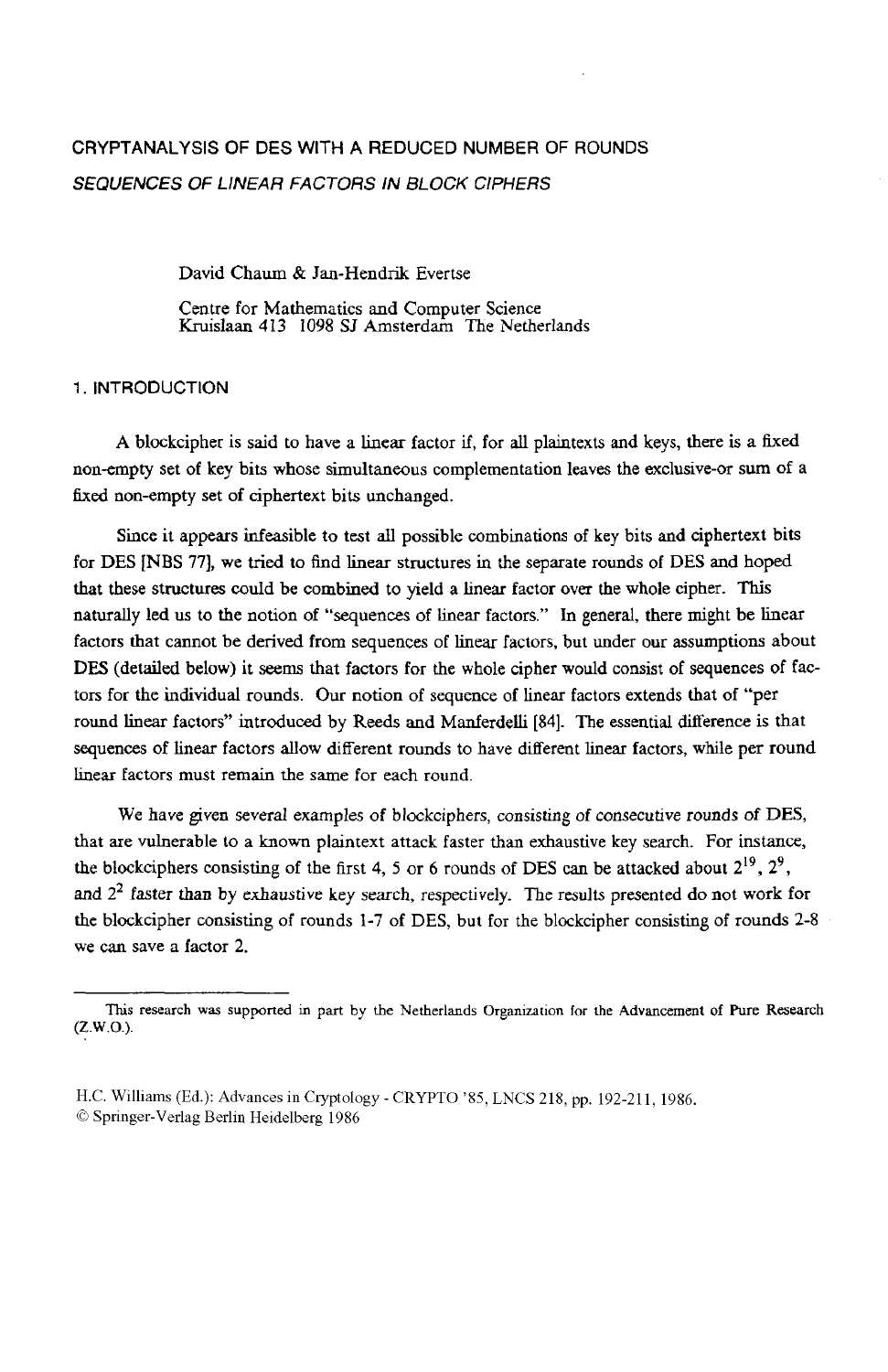The attacks considered are of the "meet-in-the-middle" type. Such **an** attack on a blockcipher composed of *R* consecutive rounds of **DES** can be described as follows: Suppose a cryptanalist has a plaintext **p** and corresponding ciphertext **c.** For each *guessed* key **k** the cryptanalist enciphers **p** with the first *S* rounds of DES yielding *d'*, and deciphers **c** with the last  $R - S$  rounds yielding **d". If d'=d",** the cryptmalist concludes that **k** is the true key. Considerably less *guesses*  for the key are required compared to exhaustive key search when there are *i* and j such that both the j-th bit of **d'** and thej-th bit of **d"** are independent of the i-th key bit. By independence we mean that for all  $\bf{p}$ ,  $\bf{c}$ , and  $\bf{k}$ , the j-th bit of d' and the j-th bit of d'' are unchanged when the i-th bit of **k** is complemented.

Meyer **[78] argued** that blockciphers consisting of R consecutive rounds of DES can have ciphertext bits independent of key bits if and only if  $R \le 4$ . In his arguments he used the unproved assumption that between two adjacent rounds of DES no dependencies are cancelled. **This** assumption means that if some output bit of the i-th round is functionally dependent on cer**tain** input bits for the **i-th** round and if some of these input bits are functionally dependent on the  $t$ -th key bit, then that output bit is also dependent on the  $t$ -th key bit. Meyer's assumption *can* be considered as a special case of the assumption that linear factors in DES always result from sequences of linear factors in the **individual** rounds. Under **this** general assumption, we show that blockciphers **consisting** of eight or more consecutive rounds of **DES** have no linear factors, and as a special case, that such ciphers are not subject to the kind of meet-in-the-middle attacks described above.

The next section explains how linear structures can be helpful in cryptanalysis while **intro**ducing some necessary notation. Subsequent sections consider whether DES with a reduced number of rounds has such structures. Potential extensions to more rounds of DES are **men**tioned in our concluding remarks.

## 2. LINEAR STRUCTURES IN BLOCKCIPHERS

This section gives an overview of various kinds of linear structures which blockciphers can have, together with their possible consequences for cryptanalysis. Some of the ideas in this section are included in [Hellman et al 761 and [Reeds and Manferdelli 841.

Some elementary notation that will allow us to make precise statements in the remainder **of**  the paper is now introduced. Let  $\mathbb{F}_2 = \{0,1\}$  be the finite field of two elements. By  $\mathbb{F}_2^n$  we shall denote the vector space of *n*-tuples over  $\mathbb{F}_2$ . Elements of  $\mathbb{F}_2^n$  are denoted by bold characters such as **x** or strings  $x_1x_2 \cdots x_n$ , with  $x_i \in \mathbb{F}_2$ , and with the coordinates of **x** commonly referred to as "bits." Elements of the cartesian product  $\mathbb{F}_2^{n_1} \times \cdots \times \mathbb{F}_2^{n_r}$  are often denoted by  $(x_1, \dots, x_r)$ , where  $\mathbf{x}_i \in \mathbb{F}_2^{n_i}$  for  $i = 1, \dots, r$ . When using notions from linear algebra, such as vectors, vector spaces, bases, linear mappings, etc. we assume that the underlying field of scalars is F2. In particular, the + sign denotes addition of vectors over  $\mathbb{F}_2$ , sometimes referred to as exclusive-or. If *A* is a linear mapping, then **im(A)** and ker(A) will denote its image and null space, respectively. If  $\mathcal{A}$  is a vector space and if  $\mathcal{A}_1, \cdots, \mathcal{A}_r$  are subspaces of  $\mathcal{A}$ , then  $\sum_{j=1}^r \mathcal{A}_{1j}$  denotes the smallest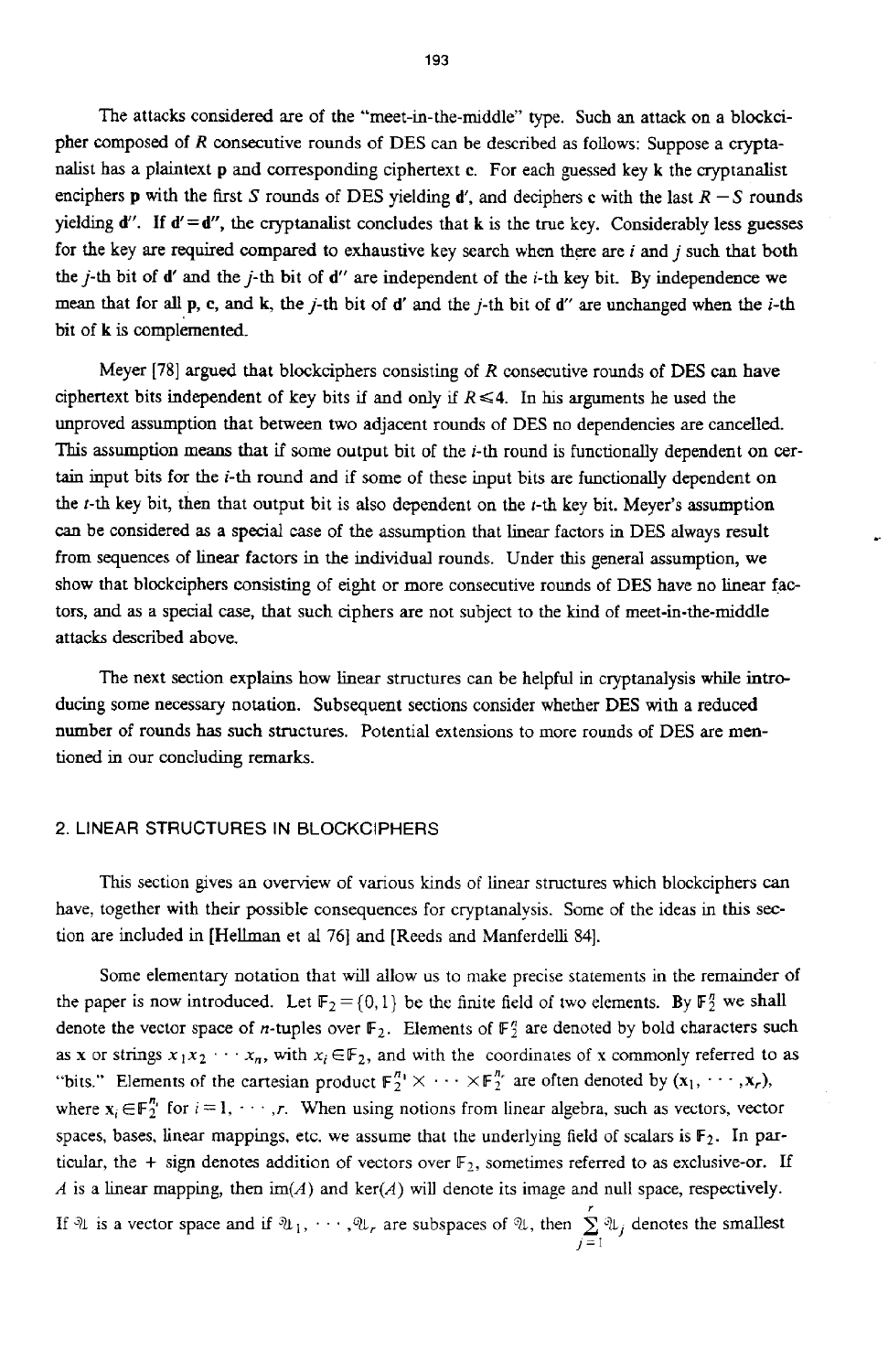subspace of  $\mathcal{U}$  containing  $\mathcal{U}_1, \dots, \mathcal{U}_r$ . The subspace of  $\mathcal{U}$  generated by the set  $\{x_a : a \in A\}$  is denoted by  $[x_{\alpha} : \alpha \in A]$ .

By a blockcipher, we mean a mapping  $F:\mathfrak{M}\times\mathfrak{K}\to\mathfrak{M}$ , where  $\mathfrak{M}=F_2^m,\mathfrak{K}=F_2^n$  are the message space and key space respectively, such that for each  $k \in \mathcal{K}$ , the mapping  $F(.,k):\mathcal{K} \to \mathcal{K}$  is invertible. We denote decryption by  $F^{-1}:\mathfrak{M}\times\mathfrak{K}\to\mathfrak{M}$ , i.e. if  $c\in\mathfrak{M}, k\in\mathfrak{K}$  then  $F^{-1}(c,k)$  is **equal to <b>p**, where **p** is the element of  $\mathfrak{N}$  for which  $F(\mathbf{p}, \mathbf{k}) = c$ . Finally, if  $F_1, \dots, F_R: \mathbb{R} \times \mathbb{K} \to \mathbb{R}$  are blockciphers, then the product  $F = F_R F_{R-1} \dots F_1$  of  $F_1, \dots, F_R$ is defined as follows: if  $p \in \mathcal{R}$ ,  $k \in \mathcal{K}$ , and if the sequence  $p_1, p_2, \cdots$  is defined by

$$
\mathbf{p}_1 = F_1(\mathbf{p}, \mathbf{k}), \mathbf{p}_2 = F_2(\mathbf{p}_1, \mathbf{k}), \cdots, \mathbf{p}_r = F_r(\mathbf{p}_{r-1}, \mathbf{k}),
$$

then

 $F(\mathbf{p},\mathbf{k})=\mathbf{p}$ ,

Let  $F:\mathfrak{M}\times\mathfrak{X}\rightarrow\mathfrak{M}$  be a blockcipher, where  $\mathfrak{M}=\mathbb{F}^m$ ,  $\mathfrak{X}=\mathbb{F}^n$ . If  $c=F(p,k)$  with  $\mathbf{p} = p_1 \cdots p_m$ ,  $\mathbf{k} = k_1 \cdots k_n$ ,  $\mathbf{c} = c_1 \cdots c_m$ , then

$$
c_i = f_i(p_1, \cdots, p_m, k_1, \cdots, k_n) \text{ for } i = 1, \cdots, m,
$$
 (1)

where the  $f_i: \mathbb{F}_2^m + \rightarrow \mathbb{F}_2$  are boolean functions. Suppose that there are sets  $\{i_1, \dots, i_s\} \subseteq$  $\{1, \dots, n\}, \{j_1, \dots, j_r\} \subseteq \{1, \dots, m\}$  such that the functions  $f_{i_k}$  are independent of the key bits  $k_i$  with *i* different from  $i_1, \dots, i_s$ , that is

$$
c_{i_k} = f_{i_k}(p_1, \cdots, p_m, k_{i_1}, \cdots, k_{i_k})
$$
 for  $k = 1, ..., r$ .

This can be written more conveniently as

$$
\tilde{\mathbf{c}} = \tilde{F}(\mathbf{p}, \tilde{\mathbf{k}}),\tag{2}
$$

where  $\mathbf{k} = k_{i_1} \cdots k_{i_r}$ ,  $\mathbf{\tilde{c}} = c_{i_1} \cdots c_{i_r}$ ,  $\mathbf{\tilde{F}} : \mathbf{F}_2^m \times \mathbf{F}_2^s \rightarrow \mathbf{F}_2^r$ .

Suppose that a **cryptanalist** knows **a pair** of plaintext and corresponding ciphertext **(p,c)** of *F* and wants to find the key **k** from the equation

$$
\mathbf{c} = F(\mathbf{p}, \mathbf{k}).\tag{3}
$$

The cryptanalist may use the following method: (i) solve  $\tilde{k} = k_{i_1} \cdots k_{i_r}$  from (2) by exhaustively trying **all**  (a value of **k** *can* be tried by extending **k** to a key **k** by setting all key bits *k,* with i different from  $i_1, \dots, i_s$  to zero, computing  $F(\mathbf{p}, \mathbf{k})$  and checking if the correct value of  $\tilde{\mathbf{c}}$ appears) and (ii) solve **k** from (3) by exhaustively trying all **k** for which  $k_{i_1}, \dots, k_{i_r}$  are equal to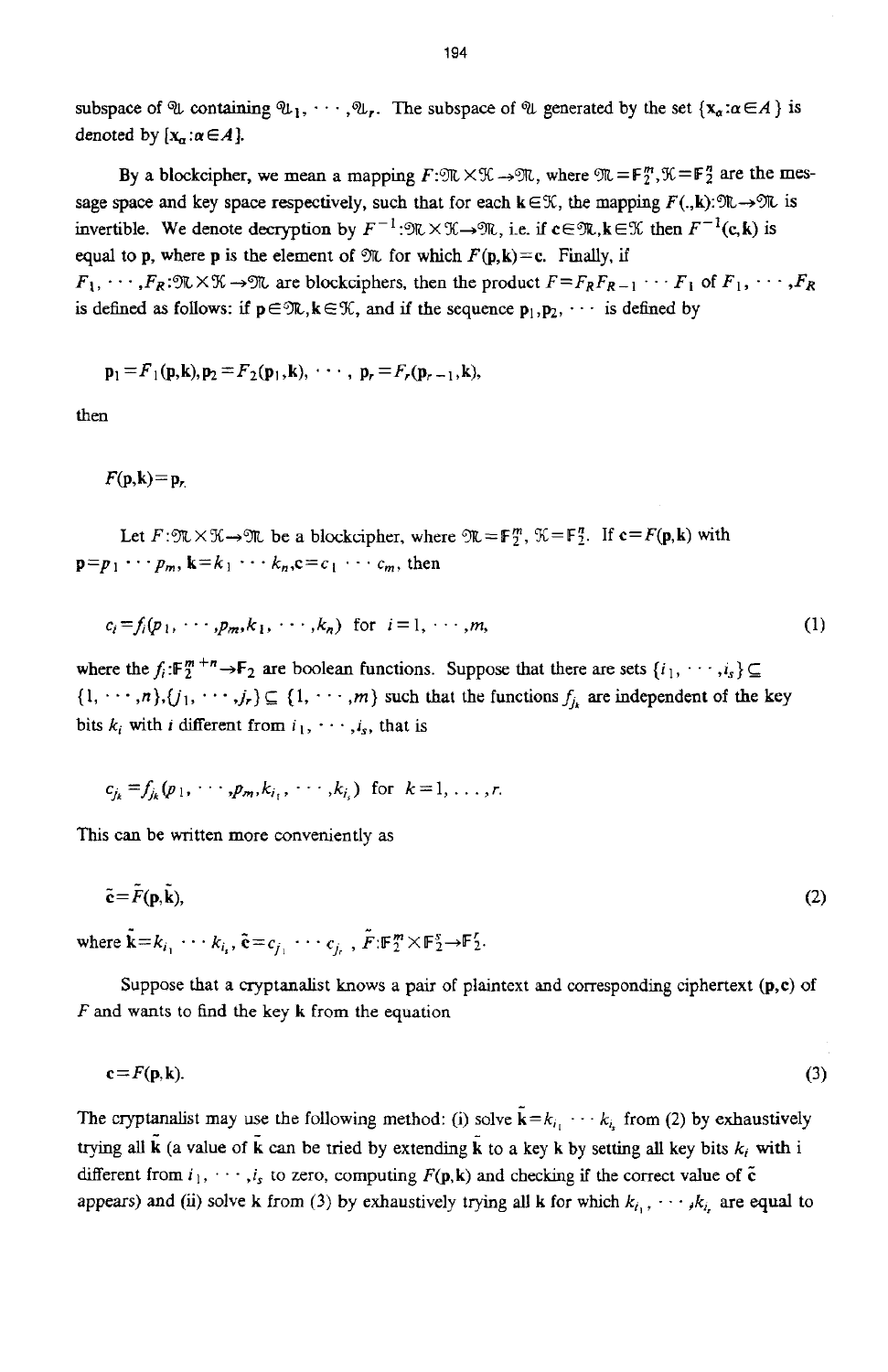the values found in (i). Assuming that in step (i) only one solution **is** found, the cryptanalist **has**  to do about

$$
2^s + 2^{n-s} \tag{4}
$$

computations **of** F before finding the **key. In** general, we may not assume that **only** one solution is found in (i). The number of solutions found in **(i)** can be reduced if the cryptanalist possesses *M* pairs of corresponding plaintext and ciphertext. Suppose that the cryptanalist has the plaintext-ciphertext pairs  $(\mathbf{p}_1, \mathbf{c}_1), \cdots, (\mathbf{p}_M, \mathbf{c}_M)$  and wants to solve the key from

$$
\mathbf{c}_1 = F(\mathbf{p}_1, \mathbf{k}), \cdots, \mathbf{c}_M = F(\mathbf{p}_M, \mathbf{k}). \tag{5}
$$

Instead **of** doing (i),(ii), the following method may be used:

(i'): **try all values for**  $\tilde{k}$ **. If a**  $\tilde{k}$  **is found with**  $\tilde{F}(\mathbf{p}_1, \tilde{k}) = \tilde{\mathbf{c}}_1$ **, then check if**  $\tilde{F}(\mathbf{p}_2, \tilde{k}) = \tilde{\mathbf{c}}_2$ **,**  $\tilde{F}(\mathbf{p}_3, \tilde{\mathbf{k}}) = \tilde{\mathbf{c}}_3$ ,  $\cdots$  until some *i* is found with  $\tilde{F}(\mathbf{p}_i, \tilde{\mathbf{k}}) \neq \tilde{\mathbf{c}}_i$  or  $i = M$ . Accept  $\tilde{\mathbf{k}}$  as a solution if  $\tilde{F}(\mathbf{p}_i, \tilde{\mathbf{k}}) = \tilde{\mathbf{c}}_i$  for  $i = 1, \dots, M$ ;

(ii): **try all values for <b>k** for which  $k_{i_1} \cdots k_{i_r}$  is equal to one of the accepted solutions in (i'). If  $F(\mathbf{p}_1, \mathbf{k}) = \mathbf{c}_1$  then check if  $F(\mathbf{p}_2, \mathbf{k}) = \mathbf{c}_2$ ,  $F(\mathbf{p}_3, \mathbf{k}) = \mathbf{c}_3$ ,  $\cdots$  until  $F(\mathbf{p}_i, \mathbf{k}) \neq \mathbf{c}_i$  for some *i* or  $i = M$ . Accept **k** as a correct key if  $F(\mathbf{p}_i, \mathbf{k}) = \mathbf{c}_i$  for  $i = 1, \dots, M$ .

This algorithm finds all keys **k** with  $F(\mathbf{p}_i, \mathbf{k}) = c_i$  for  $i = 1, \dots, M$ . In order to estimate the expected number of encipherments **needed** in steps *(i'),(ii')* we *make* the following very **heuristic**  assumptions: for  $k = 1, \dots, r$ ,  $i = 1, \dots, M$  and for all wrong values of  $\tilde{k} = k_{i_1} \dots k_{i_r}$  the  $f_{j_k}(\mathbf{p}_i, \vec{k})$  are mutually independent uniformly distributed random variables on {0,1}; for all *j* different from  $j_1, \dots, j_r$ , for all *i* in  $\{1, \dots, M\}$  and all wrong values of **k** the  $f_i(\mathbf{p}_i, \mathbf{k})$  are also mutually independent uniformly distributed random variables on (0. I}. With these assumptions, the expected number of encipherments in step (i') is

$$
M + (2s - 1)(1 - 2-r) \times (1 + 2 \times 2-r + 3 \times 2-2r + \cdots)
$$
  
\$\leq M + \frac{2<sup>s</sup>}{1 - 2<sup>-r</sup>}

(where the term *M* comes from the correct **value** of **k).** The expected number of keys which have to be tried in step (ii') is equal to the product of  $2^{n-s}$  and the expected number of accepted values **for k** in step *(i'),* namely

 $2^{n-s}\left[1+(2^s-1)2^{-Mr}\right].$ 

Hence the expected number of encipherments in step (ii') is at most

195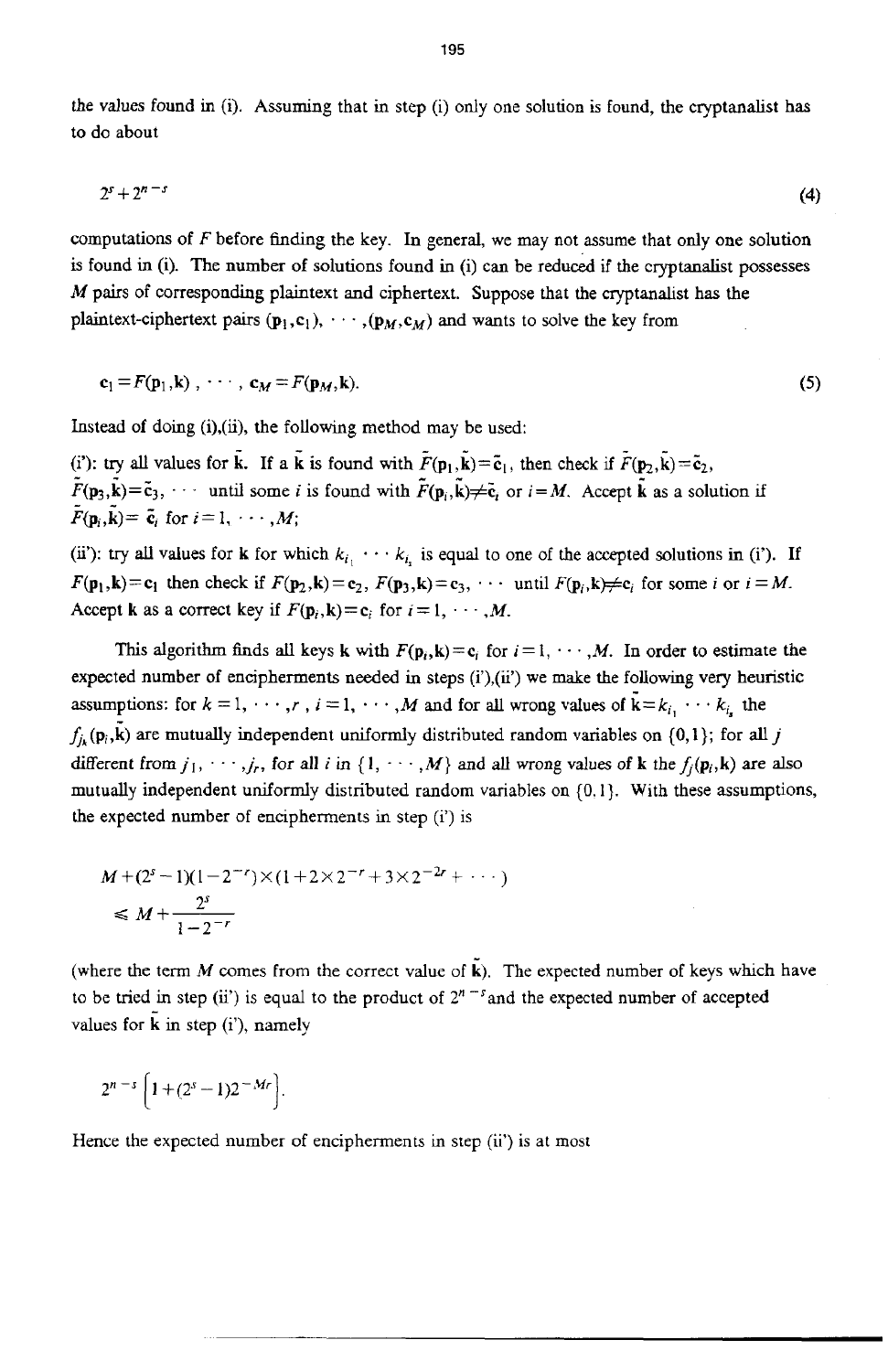$$
M + \left[2^{n-s} \left[1 + (2^s - 1)2^{-Mr}\right] - 1\right] (1 - 2^{r-m}) \times \\ \times \left[1 + 2 \times 2^{r-m} + 3 \times 2^{2(r-m)} + \cdots\right] \\ \leq M + \frac{2^{n-s} + 2^{n-Mr}}{1 - 2^{r-m}}.
$$

Therefore, the expected total number of encipherments **is** at most

$$
2M + \frac{2^{s}}{1 - 2^{-r}} + \frac{2^{n-s} + 2^{n-Mr}}{1 - 2^{r-m}}.
$$
\n(6)

If  $Mr > s$  this is only slightly larger than  $2^{s} + 2^{n-s}$ .

Suppose that  $G, H: \mathfrak{M} \times \mathfrak{K} \to \mathfrak{M}$  are two blockciphers and that  $F = HG$ . Suppose that a cryptanalist knows a plaintext-ciphertext pair of *F,* **(p,c)** say. Instead of solving the unknown **key k** from (3), a cryptanalist can try to solve **k** from

$$
G(\mathbf{p}, \mathbf{k}) = H^{-1}(\mathbf{c}, \mathbf{k}).
$$
\n<sup>(7)</sup>

Attacks in which **k** is solved from eq. (7) instead of (3) are called *meet-in-the-middle attacks*. Let  $d' = d'_1$   $\cdots$   $d'_m = G(p,k)$ ,  $d'' = d''_1 \cdots d''_m = H^{-1}(c,k)$ . Suppose that there are subsets  $\{i_1, \dots, i_s\}$  of  $\{1, \dots, n\}$  and  $\{j_1, \dots, j_r\}$  of  $\{1, \dots, m\}$  such that  $d'_{j_1}, \dots, d'_{j_r}, d''_{j_1}, \dots, d''_{j_r}$ are functionally independent of the key bits  $k_i$  with *i* different from  $i_1, \dots, i_s$ . In other words, there are boolean functions  $g_1, \dots, g_r$ ,  $h_1, \dots, h_r$  such that

$$
d'_{j_1} = g_1(\mathbf{p}, k_{i_1}, \cdots, k_{i_s}) \qquad d''_{j_1} = h_1(\mathbf{c}, k_{i_1}, \cdots, k_{i_s})
$$
  
\n
$$
\vdots
$$
  
\n
$$
d'_{j_r} = g_r(\mathbf{p}, k_{i_1}, \cdots, k_{i_s}) \qquad d''_{j_r} = h_r(\mathbf{c}, k_{i_1}, \cdots, k_{i_s})
$$
  
\n(8)

Now the unknown key **k** can be found by first solving  $k_{i_1}, \dots, k_{i_r}$  from  $g_1 = h_1, \dots, g_r = h_r$  and then solving the remaining key bits from (3) or **(7).** If the cryptanalist **has** *M* plaintext-ciphertext pairs, the number of  $G, H^{-1}$  computations needed is given by (6).

We now consider linear structures more general than independencies of ciphertext bits or "bits in the middle" from key bits. Suppose that  $A: \mathbb{F}_2^m \to \mathbb{F}_2^r, B: \mathbb{F}_2^r \to \mathbb{F}_2^s$  are surjective linear mappings and that there exists a function  $\overline{F}$  such that

$$
AF(\mathbf{p}, \mathbf{k}) = \bar{F}(\mathbf{p}, B\mathbf{k}) \text{ for } \mathbf{p} \in \mathfrak{M}, \ \mathbf{k} \in \mathfrak{K}.
$$

Given a known plaintext-ciphertext pair  $(p,c)$  it is possible to solve the unknown key  $k$  from  $c = F(p,k)$  by firstly solving **k** from  $A c = F(p,k)$  and secondly solving **k** from  $c = F(p,k)$ , under the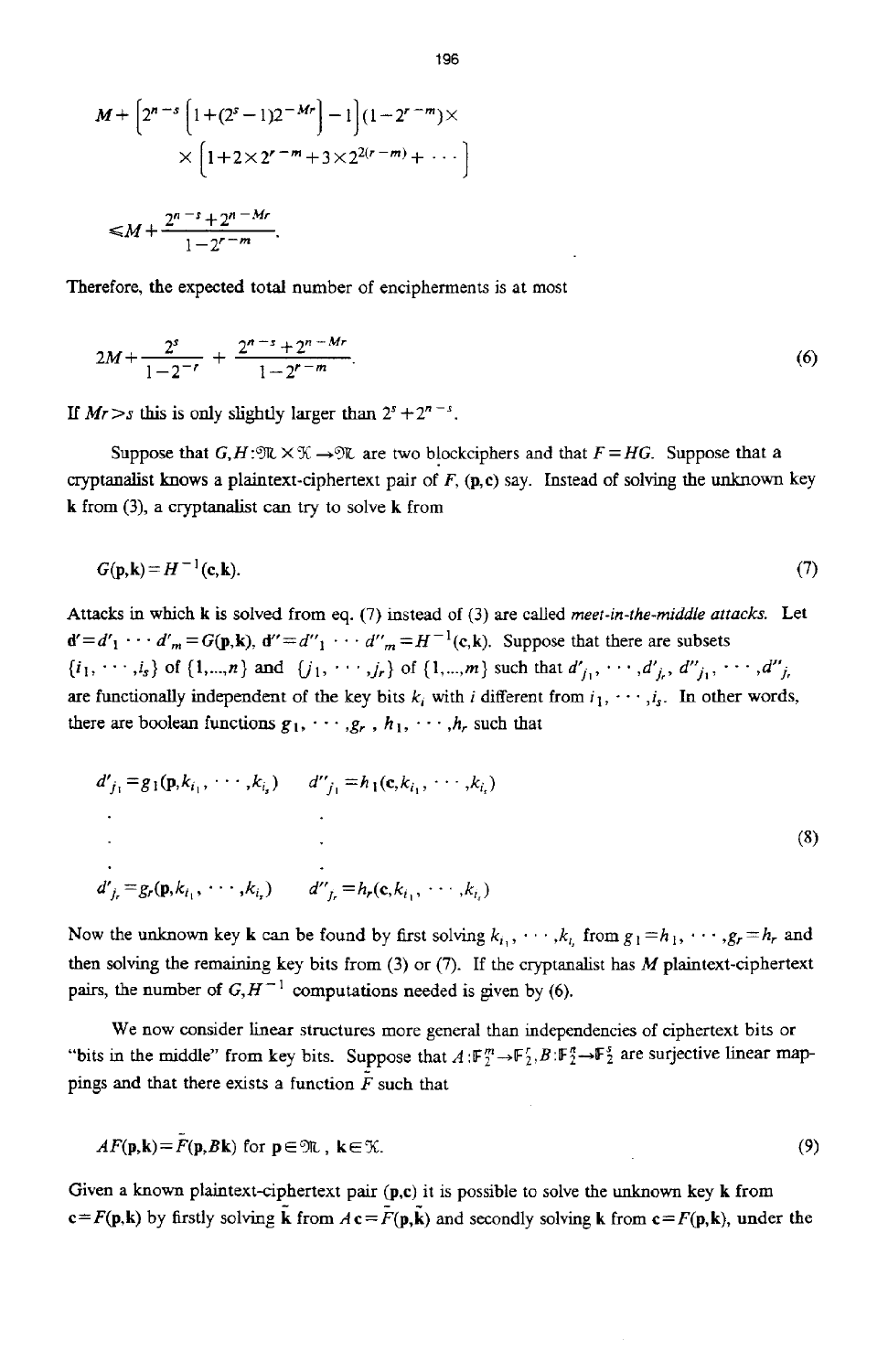restriction that  $A\mathbf{k}=\tilde{\mathbf{k}}$ . Using that  $\text{im}(A)$  has cardinality  $2^s$  while the equation  $A\mathbf{k}=\tilde{\mathbf{k}}$  has  $2^{n-s}$ solutions, a cryptanalist having  $M$  plaintext-ciphertext pairs can find the key in a number of encipherments which is given by (6).

The linear structures which *can* be used in a meet-in-the-middle attack are more general than those explained above. Such structures exist if there are blockciphers  $G, H$  with  $F = HG$ , surjective linear mappings  $A : F_2^m \to F_2^r, B : F_2^n \to F_2^s$  and functions  $G, H$ , such that for **p,c∈**\,k∈\,

$$
AG(\mathbf{p}, \mathbf{k}) = \tilde{G}(\mathbf{p}, B\mathbf{k}), \quad AH^{-1}(\mathbf{c}, \mathbf{k}) = \tilde{H}(\mathbf{c}, B\mathbf{k}).
$$
\n(10)

**As** mentioned in the introduction, **given** a blockcipher *F,* it might be infeasible to find out if it has any linear factors. Instead of this, one might **try** to represent *F* as a product of cryptographically weak blockciphers **and** check if these weak blockciphers themselves have such linear structures. Suppose that  $F_1, \dots, F_R$ :  $\mathfrak{M} \times \mathfrak{K} \rightarrow \mathfrak{M}$  are blockciphers and that  $F = F_R \cdots F_1$ . Let  $A_i$  ( $i = 0, \dots, R$ ) be linear mappings on  $\mathfrak{R}$  and let *B* be a linear mapping on  $\mathfrak{K}$ . We call  $(A_0, \cdots, A_R; B)$  a *sequence of linear factors* for *F* (with respect to  $F_1, \cdots, F_R$ ) if there are functions  $\tilde{F}_i$   $(i = 0, \dots, R)$ :  $\text{im}(A_{i-1}) \times \text{im}(B) \rightarrow \text{im}(A_i)$  such that for  $p \in \mathcal{R}$ ,  $k \in \mathcal{K}$ ,

$$
A_i F_i(\mathbf{p}, \mathbf{k}) = \tilde{F}_i(A_{i-1} \mathbf{p}, B \mathbf{k}) \text{ for } i = 1, \cdots, R.
$$
 (11)

Then there is a function  $\tilde{F}$ :im(A<sub>0</sub>)  $\times$ im(B) $\rightarrow$ im(A<sub>R</sub>) such that

$$
A_R F(\mathbf{p}, \mathbf{k}) = F(A_0 \mathbf{p}, B \mathbf{k}). \tag{12}
$$

Note again that there may be linear mappings  $A_0$ ,  $A_R$ ,  $B$  satisfying (12) for some  $F$  which do not belong to sequences of linear factors.

Let  $G = F_M F_{M-1}$   $\cdots F_1$ ,  $H = F_R F_{R-1}$   $\cdots F_{M+1}$ . Then  $F = HG$ . In a meet-in-the-middle attack we will need sequences of linear factors  $(A_0, \dots, A_M; B)$ ,  $(A'_{R}, A'_{R-1}, \dots, A'_{M}; B)$  for  $G, H^{-1}$  respectively, such that

 $A_M = A'_M$ .

Also note that if  $(A'_R, \dots, A'_M; B)$  is a sequence of linear factors for  $H^{-1}$  then  $(A'_M, \cdots, A'_R; B)$  is not necessarily a sequence of linear factors for *H*.

We need no longer distinguish between sequences of linear factors  $(A_0, \dots, A_R; B)$ ,  $(A'_0, \cdots, A'_R; B')$  with ker $(A_i)$  = ker $(A'_i)$   $(i = 0, \cdots, R)$ , ker $(B)$  = ker $(B')$ , since they give us exactly the same advantage in finding the key. Thus we are mainly interested in sequences of vector spaces ( $\mathfrak{V}_0, \mathfrak{V}_1, \cdots, \mathfrak{V}_R$ ;  $\mathfrak{W}$ ) where  $\mathfrak{V}_i = \ker(A_i), \mathfrak{V} = \ker(B)$  for some sequence of linear factors  $(A_0, \dots, A_R; B)$ . Such sequences of vector spaces are called *sequences of factor spaces* for *F.* The following lemma characterizes these sequences of factor spaces.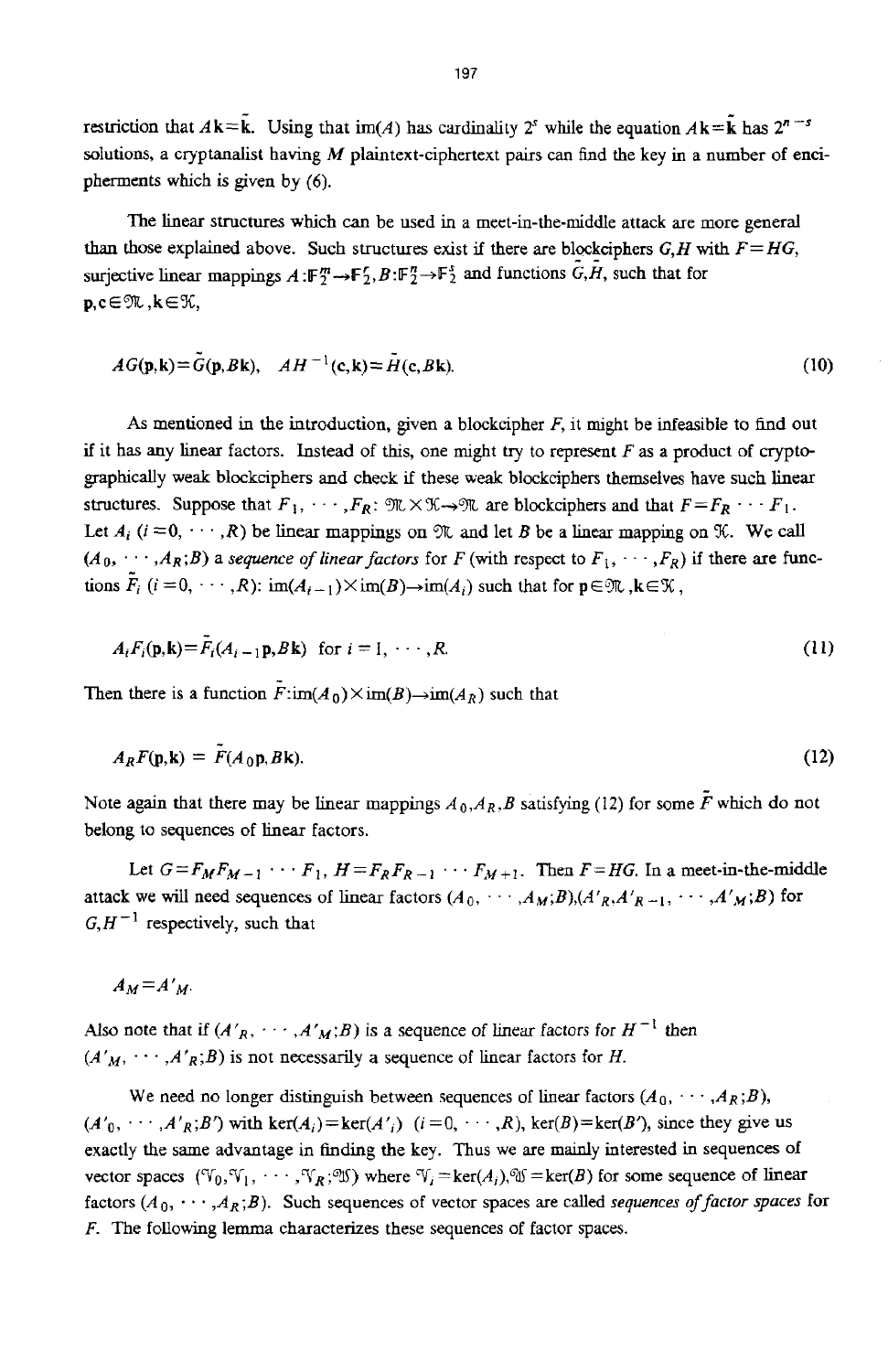**Lemma 1.** Let  $\mathbb{V}_0, \cdots, \mathbb{V}_R \subseteq \mathbb{R}$  ,  $\mathbb{U} \subseteq \mathbb{K}$  be vector spaces. Then the following statements are *equivalent.* 

*(i)*  $(\mathbb{V}_0, \cdots, \mathbb{V}_R; \mathbb{W})$  *is a sequences of factor spaces for F. (ii)*  $F_i(\mathbf{p}+\mathbf{x},\mathbf{k}+\mathbf{y})+F_i(\mathbf{p},\mathbf{k})\in V_i$ *for all i*  $\in$ {1,  $\cdots$ , *R*},  $p \in \mathfrak{M}$ ,  $k \in \mathfrak{X}, x \in \mathfrak{Y}_{i-1}, y \in \mathfrak{W}$ .

**Proof:** (i) $\rightarrow$ (ii). Let  $(A_0, \cdots, A_R; B)$  be a sequence of linear factors for *F* with  $ker(A_i) = V_i$ ,  $(i = 0, \dots, R)$ ,  $ker(B) = W_i$ . It is easy to check, that for  $i = 1, \dots, R_p \in W_k$ ,  $k \in \mathcal{X}$ ,  $\mathbf{x} \in \mathcal{Y}_{i-1}$ ,  $\mathbf{y} \in \mathcal{Y}$ ,

 $A_i F_i(p+x, k+y) = A_i F_i(p, k).$ 

This proves (ii).

(ii) $\rightarrow$ (i). Choose linear mappings  $A_0$ ,  $\cdots$   $A_R$ , B such that  $\text{ker}(A_i) = V_i$   $(i = 0, \dots, R)$ , **ker(B)**=\\  $\mathbb{E}$ . Define functions  $\tilde{F}_i$ :  $\text{im}(A_{i-1})\times \text{im}(B) \rightarrow \text{im}(A_i)$   $(i = 1, \dots, R)$  as follows: if  $\tilde{\mathbf{p}} \in \text{im}(A_{i-1}), \tilde{\mathbf{k}} \in \text{im}(B)$  then choose **p**, **k** such that  $A_{i-1}\mathbf{p} = \tilde{\mathbf{p}}, B\mathbf{k} = \tilde{\mathbf{k}}$  and put  $\tilde{F}_i(\tilde{\mathbf{p}}, \tilde{\mathbf{k}}) = A_i F_i(\mathbf{p}, \mathbf{k}).$ From statement (ii) it follows that the  $F_i$  are well-defined (i.e. independent of the choice of **p**, k) and that for  $p \in \mathfrak{M}, k \in \mathcal{K}$ ,

$$
A_i F_i(\mathbf{p}, \mathbf{k}) = \overline{F_i}(A_{i-1} \mathbf{p}, B \mathbf{k})
$$

This proves **(i).** D

## 2.1. SOME **GENERALIZATIONS**

Here we briefly mention some ways in which sequences of linear factors can be generalized. We have not looked for such general structures in DES. As before,  $F_1, \dots, F_R$  are blockciphers and  $F = F_R F_{R-1} \cdots F_1$ . One possibility is to consider sequences of factors  $(A_0, \dots, A_R; B)$ and  $r = r_R r_{R-1} \cdots r_1$ . One possibility is to consider sequences of factors  $(A_0, \dots, A_R; B)$ <br>where  $A_0, \dots, A_R; B$  are not necessarily linear mappings satisfying (11) for certain functions  $F_i$ . Such sequences can be helpful in cryptanalysis if *B* **is** a simple mapping, such **as a** linear **map**ping, a mapping composed of low degree polynomials over  $F_2$ , etc.

**A** second generalization considers sequences of *near* linear factors. **This** notion **is** an **exten**sion of an idea presented in [Hellman et al 76]. A sequence of linear mappings  $(A_0, \dots, A_R; B)$ is called a sequence of near linear factors for *F* valid for a set *S* of pairs of plaintexts and keys if there are functions  $\tilde{F}_i$  such that for each pair  $(\mathbf{p}, \mathbf{k})$  in *S* and each *i* with  $1 \le i \le R$ ,

 $A_i \mathbf{p}_i = \tilde{F}_i (A_{i-1} \mathbf{p}_{i-1}, B \mathbf{k})$ ,

where  $\mathbf{p}_0 = \mathbf{p}$ ,  $\mathbf{p}_i = F_i(\mathbf{p}_{i-1}, \mathbf{k})$ . Suppose that *F* has a sequence of near linear factors  $(A_0, \dots, A_R; B)$  valid for a set S containing pairs  $(p, k)$  for each key **k** or more generally, that *F* has sequences of linear factors  $(A_0, \dots, A_R;B)$ , all having the same  $A_0, A_R, B$  and valid for sets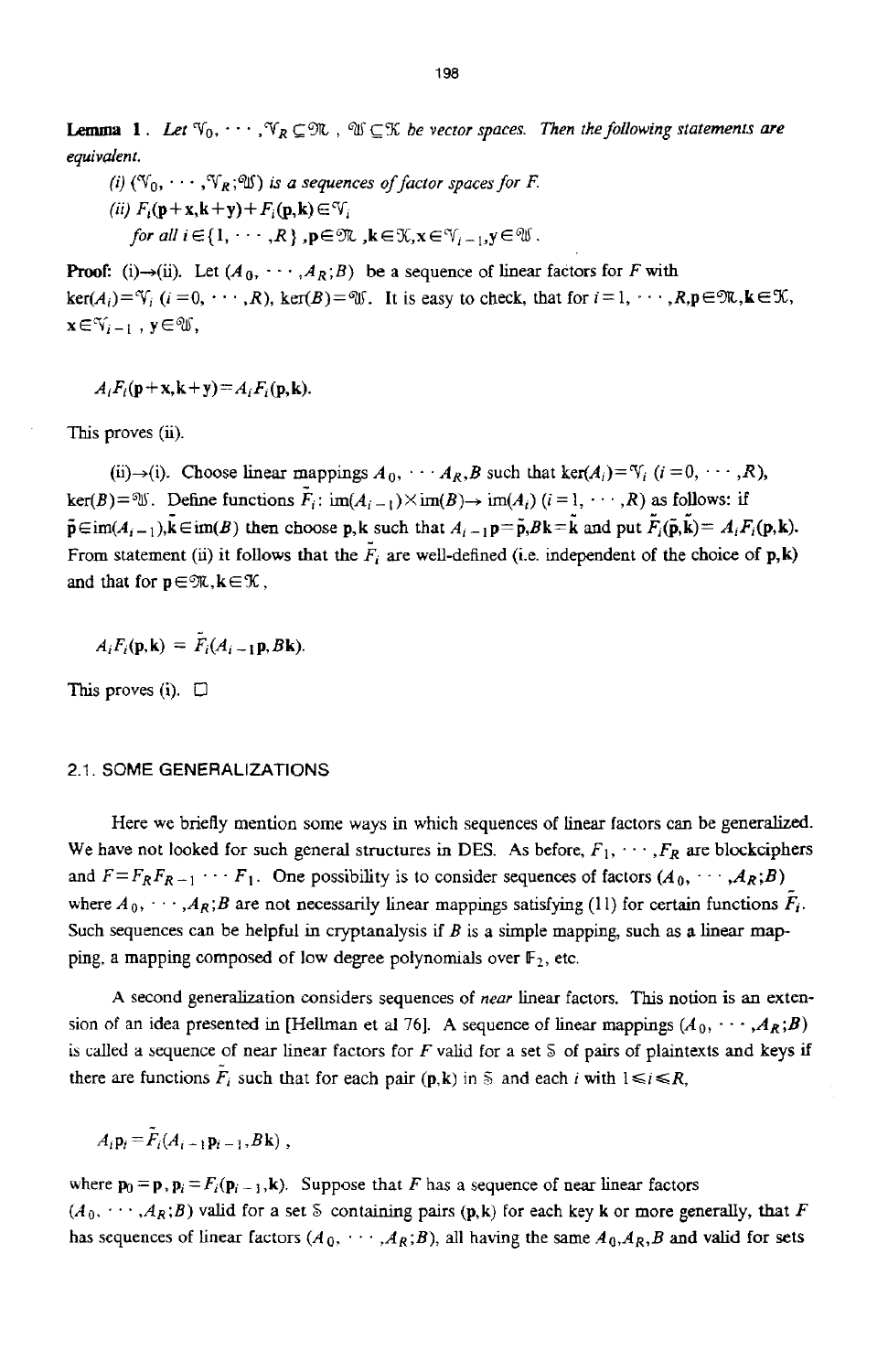$S_1, \dots, S_r$  respectively, such that  $S_1 \cup \dots \cup S_r$  contains pairs  $(p, k)$  for each k. Then there exist a positive number C and a function  $\tilde{F}$  such that for each key **k**, the relations

$$
A_R F(\mathbf{p}, \mathbf{k}) = \bar{F}(A_0 \mathbf{p}, B \mathbf{k}) \tag{13}
$$

**1**  are valid for a fraction  $\frac{1}{C}$  of the plaintexts **p**. If a cryptanalist has *C* pairs of corresponding plaintext and ciphertext, then for each pair **@,c)** the key can be solved, under the hypothesis that **(13) holds** for the plaintext **p.** Thus C keys are found, one of which *is* expected to be the correct key.

A blockcipher *F* is said to have key clustering if there exist a mapping  $\tilde{F}$  and a noninjective linear mapping  $B$  such that for each key  $k$ , the relation

$$
F(\mathbf{p}, \mathbf{k}) = \tilde{F}(\mathbf{p}, B\mathbf{k})
$$

holds for a positive fraction of the plaintexts **p.** Desmedt, Quisquater and Davio [84] gave a few examples of **key** clustering **in** blockciphers consisting of at most three rounds of DES. The method **by** which these examples have been constructed *can* be described in terms of sequences of **near linear** factors **as** mentioned above.

# **3.** MEET-IN-THE-MIDDLE **AlTACKS** ON **DES**

Independencies of "bits in the middle'' from key bits in DES, which can be helpful in a meet-in-the-middle attack, are the subject of this section. First we **give** an overview of the **map**pings used in DES, assuming that the reader is familiar with the NBS description of the Data Encryption Standard. (For the complete description, we refer to **[NBS 771).** In this paper, we use a slightly modified version of DES in which  $IP, IP^{-1}, PCI$  are not used and  $E, P$  are combined to one table *EP* (cf. Davio et al [83], pp. 184-185). Thus the following mappings are used **in** our version of DES:

 $EP: \mathbb{F}_2^{32} \to \mathbb{F}_2^{48}$ : *EPx* is formed from *x* as follows: first  $y = Px$  is formed by permuting the 32 bits of **x;** then **EPx=Ey** is formed by **taking** 16 of the **32** bits of **y** once and the other 16 twice;

 $S_j: \mathbf{F}_2^6 \to \mathbf{F}_2^4$  ( $j = 1, \dots, 8$ ): the mappings defined by the S-boxes;

$$
S: \mathbb{F}_2^{48} \to \mathbb{F}_2^{32} : S(\mathbf{x}) = (S_1 \mathbf{x}_1, \cdots, S_8 \mathbf{x}_8) \text{ for } \mathbf{x} = (\mathbf{x}_1, \cdots, \mathbf{x}_8) \text{ with } \mathbf{x}_i \in \mathbb{F}_2^6;
$$

 $L_i: \mathbf{F}_2^{56} \to \mathbf{F}_2^{48}$  (*i* = 1, ..., 16):  $L_i\mathbf{k} = PC2(C^{r(i)}\mathbf{k}_1, C^{r(i)}\mathbf{k}_2)$  for  $\mathbf{k} = (\mathbf{k}_1, \mathbf{k}_2)$  with  $\mathbf{k}_1, \mathbf{k}_2 \in \mathbb{F}_2^{28}$ . Here Cx is formed from  $x$  by applying a cyclic left shift to the bits of  $x$ ,  $r(i)$  is an integer determined by the shift pattern in the NBS-description of the key-scheduling and *PCZ(x,y)* is formed from **x,y** by selecting **24 bits** from **x,** selecting **24** bits from **y** and permuting the selected 48 bits *in*  some order.

The mappings  $EP, L_i$  are linear. If *A* is a linear mapping, then we say that *A* sends *p* to *q* if *A* maps the vector of which only the p-th bit is equal to 1 onto a vector of which at least the q-th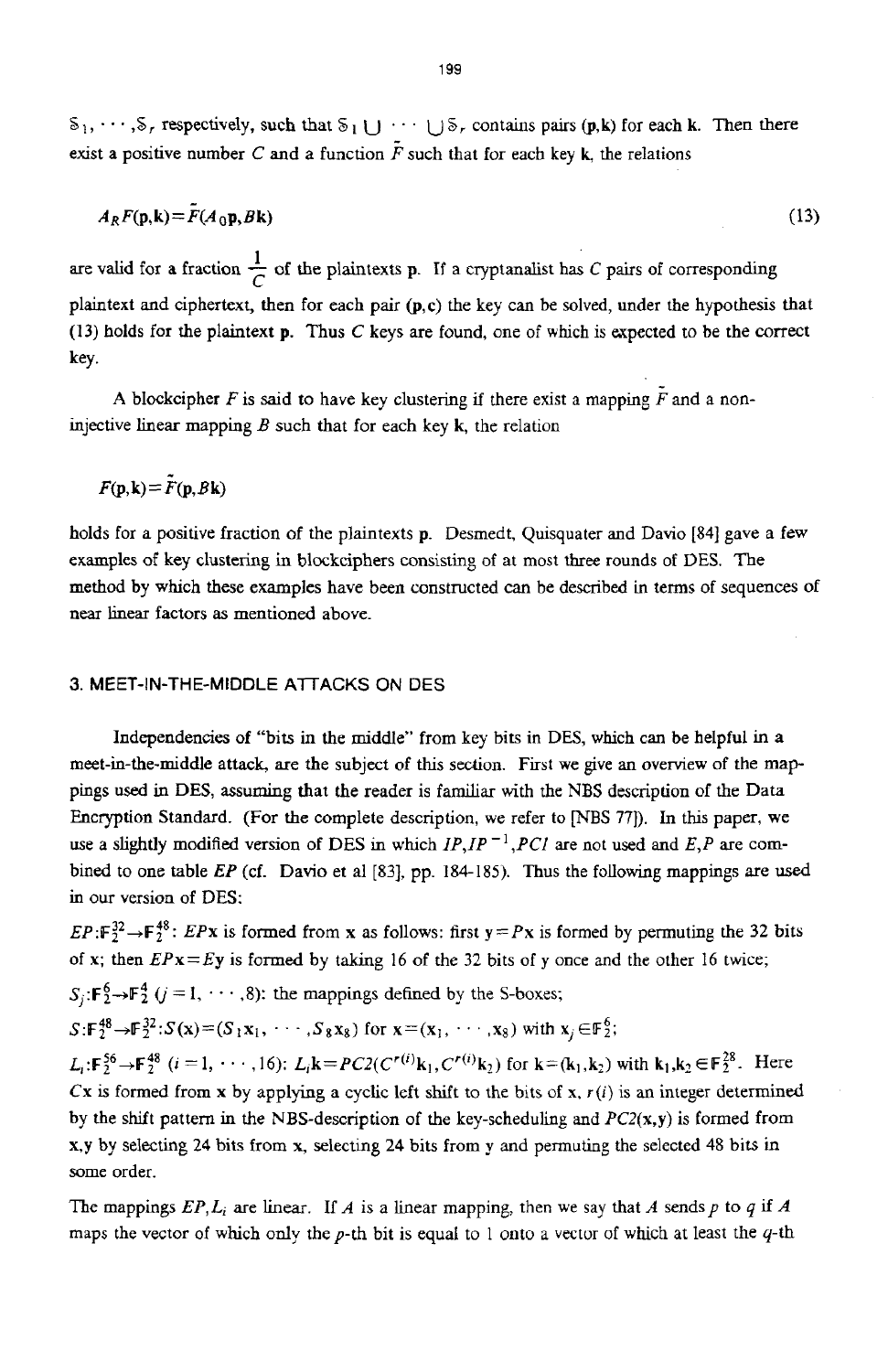**bit equals** 1. If *A* maps **the** vector with only a 1 in itsp-th bit onto **0, we** say that *A* does not choose p. Thus *EP* sends each p in  $\{1, \dots, 32\}$  to either one or two elements of  $\{1, \dots, 48\}$ , while each p in  $\{1, \dots, 56\}$  is either not chosen by  $L_i$  or sent to exactly one element of  $\{1, \cdots, 48\}.$ 

We shall now algebraically describe our version of DES. The message space is  $F_2^{64}$ . Elements of  $\mathbb{F}_2^{64}$  will be written in the form  $(x, y)$ , where  $x, y \in \mathbb{F}_2^{32}$ . The key space is  $\mathbb{F}_2^{56}$ .

The mappings  $F_i: \mathbb{F}_2^{64} \times \mathbb{F}_2^{56} \to \mathbb{F}_2^{64}$  ( $i = 1, \dots, 16$ ) (the "rounds") are defined by

 $F_i(q_0, q_1, k) = (q_1, q_0 + S(EPq_1 + L_i k))$  for  $(q_0, q_1) \in F_2^{64}$ ,  $k \in F_2^{56}$ 

and DES:  $F_2^{64} \times F_2^{56} \rightarrow F_2^{64}$  is defined by

 $DES = F_{16}F_{15} \cdots F_{16}$ 

Thus if  $q_2, q_3, \cdots$  are defined by the recurrence sequence

 $\mathbf{q}_{i+1} = \mathbf{q}_{i-1} + S(EP\mathbf{q}_i + L_i\mathbf{k})$   $(i = 1, \dots, 16)$ 

then  $DES(q_0, q_1, k) = (q_{16}, q_{17}).$ 

Let R, T be integers with  $1 \le R \le T \le 16$ . We define

 $DES_{R,T} = F_T F_{T-1} \cdots F_R,$  $DES_R^{-1} = F_R^{-1}F_{R+1}^{-1} \cdots F_T^{-1}$ .

Let R,M,T be integers with  $1 \le R \le M \le T \le 16$ . For  $p, c \in F_2^{64}$ ,  $k \in F_2^{56}$ , we put

$$
\mathbf{d}' = d'_{1} \cdots d'_{64} = DES_{R,M}(\mathbf{p}, \mathbf{k}) ,
$$
  
\n
$$
\mathbf{d}' = d''_{1} \cdots d''_{64} = DES_{M+1,T}^{-1}(\mathbf{c}, \mathbf{k}) ,
$$
  
\n
$$
\mathbf{k} = k_{1} \cdots k_{56} .
$$
\n(14)

Our aim is to find out if there are subsets  $\{i_1, \dots, i_{64}\}, \{j_1, \dots, j_r\}$  of  $\{1, \dots, 56\}, \{1, \dots, 64\}$  respectively, such that  $d'_{j_1}, \dots, d'_{j_r}, d''_{j_1}, \dots, d''_{j_r}$  are functionally independent of the key bits  $k_i$  with *i* different from  $i_1, \dots, i_s$ .

Let **p**,c have the same meaning as above and put  $p = (q_{R-1}, q_R)$ ,  $c = (q'_T, q'_T)_$ . Define the sequences  $\mathbf{q}_{R-1}, \mathbf{q}_R, \mathbf{q}_{R+1}, \cdots, \mathbf{q'}_{T+1}, \mathbf{q'}_T, \mathbf{q'}_{T-1}, \cdots$  by

$$
\mathbf{q}_{i+1} = \mathbf{q}_{i-1} + S(EP\mathbf{q}_{i} + L_{i}\mathbf{k}) \ (i = R, R + 1, \cdots),
$$
  
\n
$$
\mathbf{q}'_{i-1} = \mathbf{q}'_{i+1} + S(EP\mathbf{q}'_{i} + L_{i}\mathbf{k}) \ (i = T, T - 1, \cdots)
$$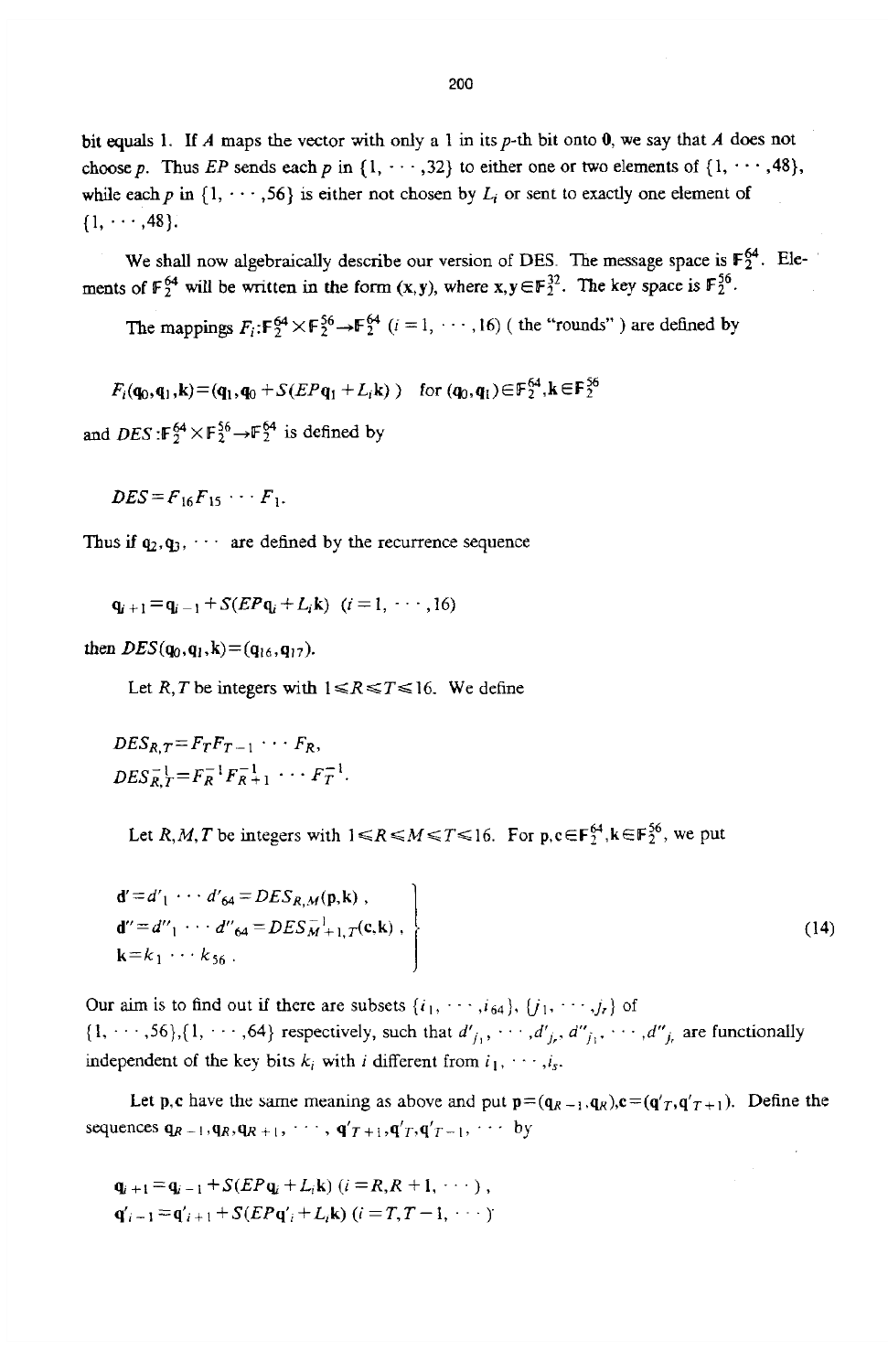Let  $t \in \{1, \dots, 56\}$ . We define the sets  $X_i(t)$   $(i = R - 1, R, R + 1, \dots)$ ,  $X'_i(t)$  $(i = T + 1, T, T - 1, \dots)$  recursively as follows:

 $X_{R-1}(t) = X_{R}(t) = \emptyset$ ;  $X'_{T+1}(t) = X'_{T}(t) = \emptyset$ ;  $X_{i+1}(t)$  is the set of indices of the bits of  $q_{i+1}$  which functionally depend on some of the bits of *q<sub>i</sub>* with indices in  $X_i(t)$ , some of the bits of  $q_{i-1}$  with indices in  $X_{i-1}(t)$  and eventually  $k_i$ ;  $X'_{i-1}$  is defined similarly in terms of  $X'_{i}, X'_{i-1}, k_{i}$ .

Obviously, the sets of bits of  $q_i$ ,  $q'_i$  respectively, which are functionally dependent on  $k_i$  are included in  $X_i(t)$ ,  $X'_i(t)$ , respectively. An equivalent formulation of Meyer's assumption mentioned in §1 is that *all* indices in  $X_i(t)$ ,  $X'_i(t)$  are of bits of  $\mathbf{q}_i$ ,  $\mathbf{q}'$ , which are functionally dependent on  $k_i$ . For each t, we shall recursively compute the sets  $X_i(t)$ ,  $X'_i(t)$ . To this end, we introduce the following sets:

$$
U_1 = \{1, 2, \cdots, 6\}, U_2 = \{7, \cdots, 12\}, \cdots, U_8 = \{43, \cdots, 48\},
$$
  

$$
V_1 = \{1, 2, 3, 4\}, V_2 = \{5, \cdots, 8\}, \cdots, V_8 = \{29, \cdots, 32\}.
$$

Put  $W_i(t) = \emptyset$  if  $L_i$  does not choose *t* and  $W_i(t) = \{j\}$  if  $L_i$  sends t to an element of  $U_i$ . Finally, let *F* be a function, mapping subsets of  $\{1, \dots, 8\}$  onto subsets of  $\{1, \dots, 8\}$  which is defined as follows:  $\mathcal{F}(A)$  is the set of integers j with the property that there is an  $i \in A$  such that *EP* sends an element of  $V_i$  to an element of  $U_i$ . In particular,  $\mathcal{F}(\emptyset) = \emptyset$ .

 $\mathfrak{F}(\{1\}) = \{2,3,4,5,6,8\}$  $\mathfrak{F}\left( \{2\} \right)=\{1,3,4,5,7,8\}$ *9({3})=(2,4,5,6,7,8}*   $\Im$  ({4})={1,3,5,6,7,8}  $\mathcal{F}({5})=$  {1,2,3,4,6,7}  $\mathfrak{F}(\{6\}) = \{1,2,3,5,7,8\}$  |  $\mathfrak{F}(\emptyset) = \emptyset$  $\mathfrak{F}(\{7\}) = \{1,2,3,4,6,8\}$  |  $\mathfrak{F}(A \cup B) = \mathfrak{F}(A) \cup \mathfrak{F}(B)$  |  $\mathfrak{F}(\{8\})=\{1,2,4,5,6,7\}$ 

table 1: the function  $\mathfrak F$ 

We define the sets  $V_{R-1}(t)$ ,  $V_R(t)$ ,  $V_{R+1}(t)$ ,  $\cdots$ ,  $V'_{T+1}(t)$ ,  $V'_{T}(t)$ ,  $V'_{T-1}(t)$ ,  $\cdots$  recursively as follows:

$$
V_{R-1}(t) = V_R(t) = \emptyset, V'_{T+1}(t) = V'_T(t) = \emptyset,
$$
  
\n
$$
V_{i+1}(t) = V_{i-1}(t) \cup \mathcal{F}(V_i(t)) \cup W_i(t) \quad (i = R, R+1, \cdots),
$$
  
\n
$$
V'_{i-1}(t) = V'_{i+1}(t) \cup \mathcal{F}(V'_i(t)) \cup W_i(t) \quad (i = T, T-1, \cdots).
$$
\n(16)

Using that for each S-box in DES, all four output bits functionally depend on all six input bits, we obtain

**7** 

 $(15)$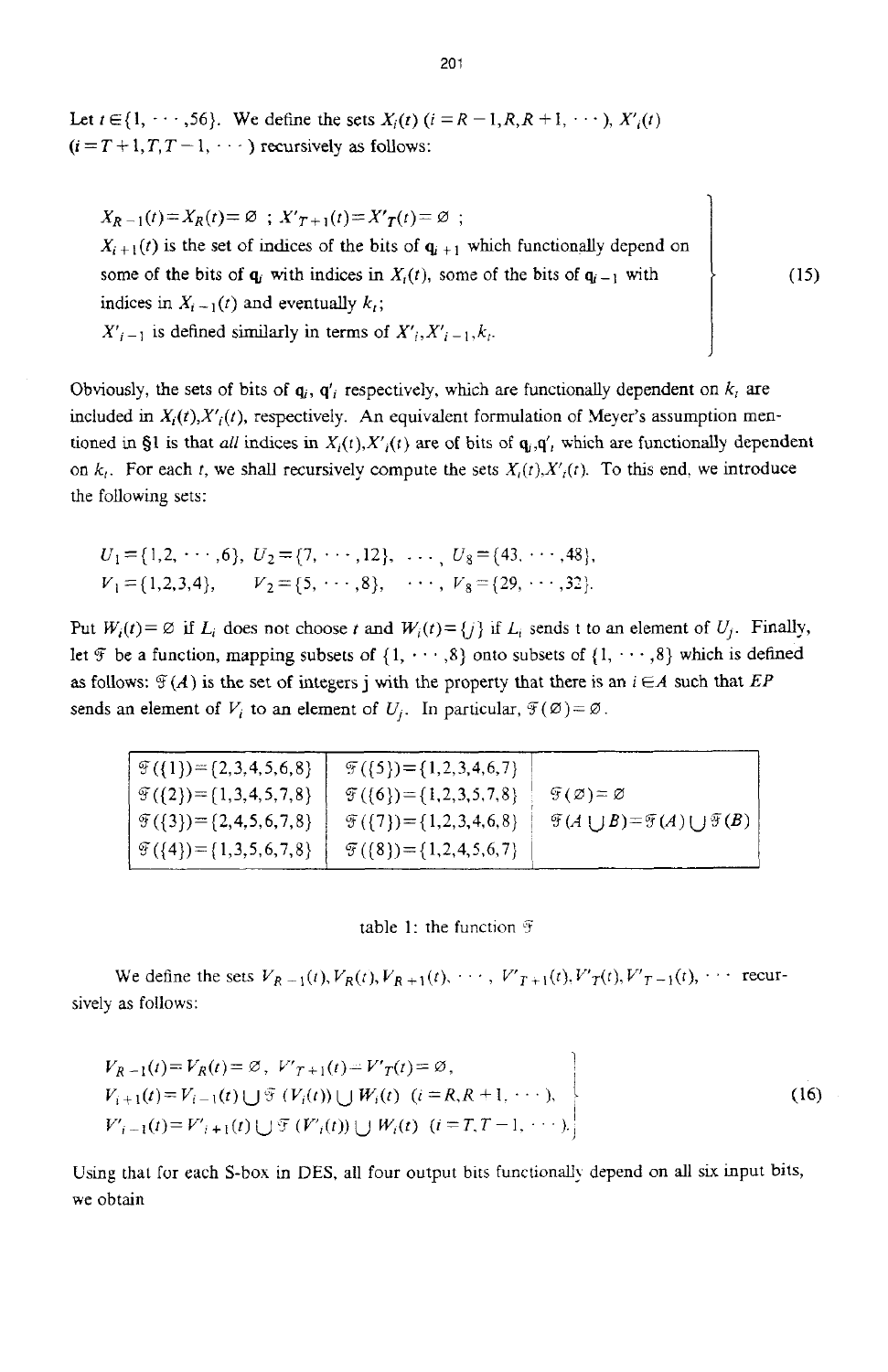$$
X_i(t) = \bigcup_{j \in V_i(t)} V_j, \quad X'_i(t) = \bigcup_{j \in V'_i(t)} V_j.
$$
 (17)

Hence the integers *j* in  $\{1, \dots, 64\}$  such that at least one of the bits  $d'_{j}, d''_{j}$  (cf. (14) ) depends on *k,* belong to the set

$$
Q(t) = X_M(t) \cup X'M(t) \cup \left\{ j > 32 : j - 32 \in X_{M+1}(t) \cup X'M+1}(t) \right\}.
$$
 (18)

It is very easy to compute the sets  $Q(t)$ , using the recurrence relations (16). For each subset *I* of  $\{1, \dots, 56\}$ , the set *J* of integers in  $\{1, \dots, 64\}$  not belonging to any of the sets  $Q(t)$  with  $t \in I$ has the property that for  $j \in J$ , both  $d'_{j}, d''_{j}$ , are functionally independent of the  $k_i$  with  $i \in I$ . **The** examples for the sets *1,J* in the table below have been obtained by computing for each *j* the set of *t* such that  $j \notin Q(t)$ .  $N = T - R + 1$  denotes the number of consecutive rounds.

| R | M              | $\tau$ | N | .1                         |                                                                             | $\#I$ |
|---|----------------|--------|---|----------------------------|-----------------------------------------------------------------------------|-------|
| 1 | 2              | 4      | 4 | 9, 10, 11, 12              | 1, 3, 4, 10, 14, 15, 18, 25, 28, 32,<br>35, 38, 41, 42, 44, 48, 49, 52, 56  | 19    |
| ł | $\overline{2}$ | 4      | 4 | 41, 42, 43, 44             | 5, 9, 13, 19, 20, 23, 24, 26, 27, 30,<br>33, 36, 37, 39, 43, 44, 47, 51, 55 | 19    |
|   | $\overline{2}$ | 5      | 5 | 41, 42, 43, 44             | 5, 20, 26, 27, 30, 37, 43, 44, 51                                           | 9     |
|   | 3              | 6      | 6 | 5,6,7,8                    | 7,28                                                                        | 2     |
|   | 3              | 6      | 6 | 17, 18, 19, 20             | 36,45                                                                       | 2     |
|   | 4              | 7      | 7 |                            |                                                                             |       |
| 2 | 5              | 8      | 7 | 5, 6, 7, 8, 13, 14, 15, 16 | 21                                                                          |       |

#### table *1*

In the theorem below **we** state that non-empty sets *I,/* of the same type as in table **2** can not be found for blockciphers consisting of 8 or more consecutive rounds of DES.

**Theorem 1**. Suppose that R, T are integers with  $R \ge 1$ ,  $T \le 16$ ,  $T \ge R + 7$ . Then for every integer M *with*  $R \le M \le T$  *and for each t in*  $\{1, \dots, 56\}$ ,  $Q(t) = \{1, \dots, 64\}$ .

**Proof:** Let *t,M* be integers with  $1 \le t \le 56$ ,  $R \le M \le T$ . The key scheduling of DES has the property that each integer in  $\{1, \dots, 56\}$  is chosen by at least one of the mappings  $L_i, L_{i+1}$  for  $i = \{1, \dots, 15\}$ . This can be verified by using the fact that the only integers in  $\{1, \dots, 56\}$  not chosen by *PC2* are 9,18,22,25,35,38,43,54. Hence if there is an integer not chosen by  $L_i$  and  $L_j$ then  $r(i)-r(j)$  must be equal to the difference (mod 28) of two of the integers 9,18,22,25 or of two of the integers 35,38,43,54. But  $r(i + 1) - r(i)$  is either equal to 1 or 2 for  $i = 1, \dots, 16$ . From the recurrence relations (16) we infer that the sets  $V_{R+2}(t)$ ,  $V'_{T-2}(t)$  are non-empty. It is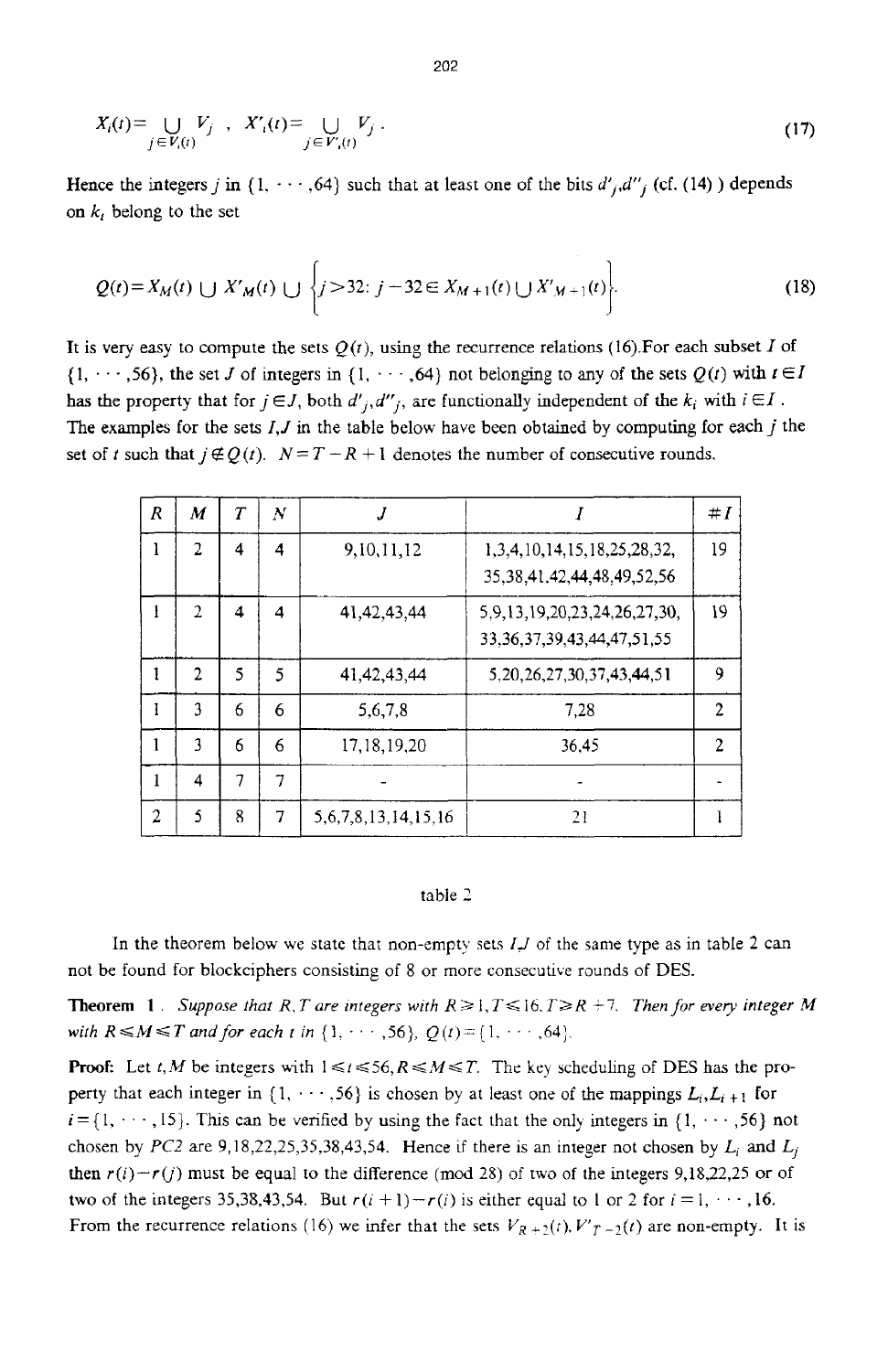easy to check from table 1, that  $\mathcal{F}^2$  ( $\mathcal{F}$  iterated twice) maps each non-empty subset of  $\{1, \dots, 8\}$  onto  $\{1, \dots, 8\}$ . Again by (16), we infer that  $V_{R+4}(t) = V_{R+5}(t)$  $M+1 \leq T-4$ , or  $M+1=R+4$  and  $M=T-4$ . In these three cases, we have  $X_M(t) \cup X_M(t)=$  $X_{M+1}(t) \cup X'_{M+1}(t) = \{1, \dots, 32\}$ . This proves Theorem 1.  $\Box$  $= \cdots = \{1, \dots, 8\}, V'_{T-4} = V'_{T-5} = ... = \{1, \dots, 8\}.$  We have either  $M \ge R + 4$ , or

**Remark.** By a similar method as in the proof of Theorem 1, one can show that in case  $T = R + 6$ ,  $Q(t)$  can only be a proper subset of  $\{1, \dots, 64\}$  if *t* is not chosen by both  $L_R$  and  $L_T$ . From the shift-pattern one recovers that  $r(R + 6) - r(R)$  is equal to either 11 or 12 for  $R = 1, 2, \dots, 10$ . If *PC2* is made in such a way that no difference of thc integers not chosen by *PC2* is congruent to **1,2,11 or 12 (mod 28) then in Theorem 1 we can replace**  $R + 7$  **by**  $R + 6$ **. We do not know if, by** a proper choice of *PC2*,  $R + 7$  can be replaced by  $R + 5$ .

## **4.** SEQUENCES **OF** FACTOR SPACES IN DES

In this section we shall investigate the sequences of factor spaces in blockciphers consisting of a reduced number of rounds of DES . We shall use the same notation **as** in the previous **sec**tions. In particular, the blockciphers  $F_i$ : $\mathbb{F}_2^{64} \times \mathbb{F}_2^{56} \rightarrow \mathbb{F}_2^{64}$  are defined by  $F_i(\mathbf{q}_0, \mathbf{q}_1, \mathbf{k}) =$  $(q_1, q_0 + S(EPq_1 + L_i k))$  for  $(q_0, q_1) \in F_2^{64}$  and  $k \in F_2^{56}$ , and  $DES_{R,T} = F_T F_{T-1} \cdots F_R$ . We shall implicitly assume that the sequences of factor spaces we wiU consider are all with respect to  $F_R$ ,  $\cdots$ ,  $F_T$ . Our aim is to investigate if  $DES_{R,T}$  has sequences of *useful* factor spaces. **(A** sequence of factor spaces ( $\mathbb{V}_{R-1}$ ,  $\mathbb{V}_R$ ,  $\cdots$ ,  $\mathbb{V}_T$ ;  $\mathbb{V}$ ) is called useful if  $\mathbb{U}\neq [0]$  and  $\mathbb{V}_T\neq \mathbb{F}_2^{64}$ ).

**Example 1.** Let  $t \in \{1, \dots, 56\}$  and let  $X_{R-1}(t), X_{R}(t), \dots$  be the sets recursively defined by (15). Let  $\mathcal{V}_i$  be the spaces of vectors of which the bits with indices outside

$$
Y_i(t) = X_i(t) \cup \left\{ j > 32 : j - 32 \in X_{i+1}(t) \right\}
$$

are 0 and let  $\mathcal{W}$  be the space generated by the vector in  $\mathbb{F}_2^{56}$  of which only the *t*-th bit is equal to 1. Then  $(\mathbb{V}_{R-1}, \mathbb{V}_R, \cdots, \mathbb{V}_T; \mathbb{U})$  is a sequence of factor spaces for  $DES_{R,T}$  and this sequence is useful if and only if  $Y_T(t)$  is properly contained in  $\{1, \dots, 64\}$ .

**Example 2.** Reeds and Manferdelli [84] introduced the notion of a "per round linear factor" for DES. A per round linear factor is a linear mapping  $A$  on  $F_2^{48}$  for which there exist a mapping  $\tilde{S}$  with  $AEPS = SA$ . If there exists a per round linear factor A which is neither invertible nor has the property that *AE* maps each vector to 0 then one can prove that  $(\mathcal{V}, \cdots, \mathcal{V}, \mathcal{W})$  is a useful sequence of factor spaces for  $DES_{R,T}$ , where

$$
\mathbb{V} = [(\mathbf{v}_0, \mathbf{v}_1) \in \mathbb{F}_2^{64} : A E \mathbf{v}_0 = A E \mathbf{v}_1 = \mathbf{0}],
$$
  
\n
$$
\mathbb{U} = [\mathbf{k} \in \mathbb{F}_2^{56} : L_R \mathbf{k} = L_{R+1} \mathbf{k} = \cdots = L_T \mathbf{k} = \mathbf{0}]
$$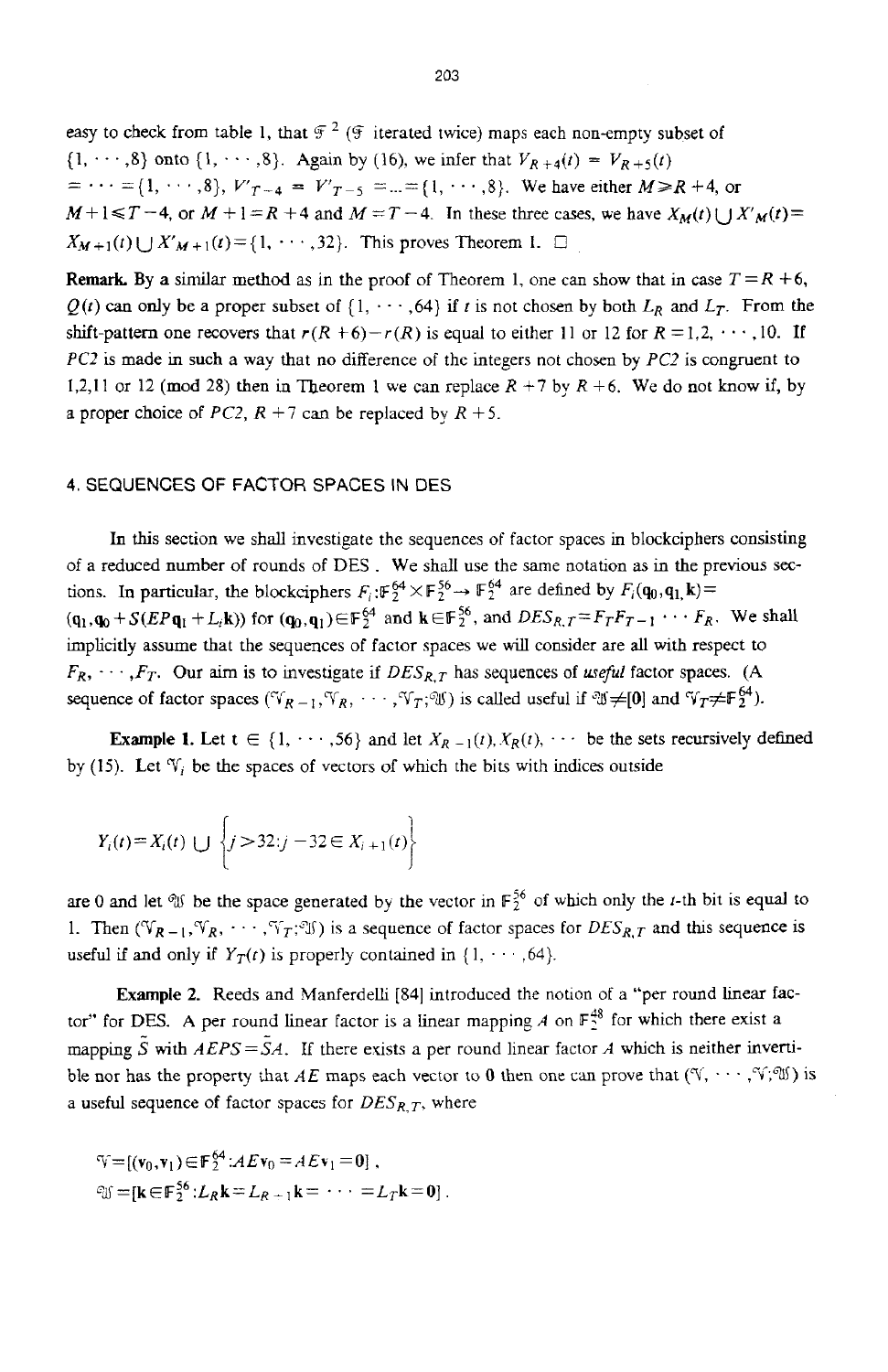If  $\mathcal{F}, \mathcal{F}$  are subspaces of  $\mathbf{F}_2^{64}$ ,  $\mathbf{F}_2^{48}$  respectively, then the spaces  $S^P(\mathcal{F}), S^K(\mathcal{F})$  are defined by

$$
S^{P}(\mathcal{V}) = [(v_1, v_0 + S(EPr_1 + c) + S(c)) : (v_0, v_1) \in \mathcal{V}, c \in F_2^{48}],
$$
  
\n
$$
S^{K}(\mathcal{V}) = [(0, S(u+c) + S(c)) : u \in \mathcal{V}, c \in F_2^{48}].
$$

**Lemma** 2. Let  ${}^cV_{R-1}, {}^cV_R, \cdots, {}^cV_T \subseteq \mathbb{F}_2^{64}, {}^c\mathbb{U} \subseteq \mathbb{F}_2^{56}$  be vector spaces. Then the following state*ments are equivalent:* 

(i) 
$$
(\mathbb{Y}_{R-1}, \mathbb{Y}_R, \cdots, \mathbb{Y}_T; \mathbb{Y})
$$
 is a sequence of linear factors for  $DES_{R,T}$ ;  
(ii)  $S^P(\mathbb{Y}_{i-1})+S^K(L_I(\mathbb{Y})) \subseteq \mathbb{Y}_i$  for  $i=R, R+1, \cdots, T$ .

**Proof:** In view of Lemma 1, it suffices to show that for  $i = R, R + 1, \dots, T$ ,

$$
S^{P}(\mathfrak{V}_{i-1}) + S^{K}(L_{i}(\mathfrak{W})) =
$$
  
[ $F_{i}(\mathbf{q}_{0} + \mathbf{v}_{0}, \mathbf{q}_{1} + \mathbf{v}_{1}, \mathbf{k} + \mathbf{w}) + F_{i}(\mathbf{q}_{0}, \mathbf{q}_{1}, \mathbf{k}) : (\mathbf{q}_{0}, \mathbf{q}_{1}) \in \mathbb{F}_{2}^{64}, \mathbf{k} \in \mathbb{F}_{2}^{56}, (\mathbf{v}_{0}, \mathbf{v}_{1}) \in \mathbb{V}, \mathbf{w} \in \mathbb{W}].$  (19)

Denote the right-hand side of (19) by  $\mathfrak{V}_i$ . Let  $i \in \{R, \dots, T\}$ . It is easy to check that for  $(\mathbf{v}_0, \mathbf{v}_1) \in \mathbb{V}, \mathbf{c} \in \mathbb{F}_2^{48},$ 

$$
(\mathbf{v}_1, \mathbf{v}_0 + S(E P \mathbf{v}_1 + \mathbf{c}) + S(\mathbf{c}) = F_i(\mathbf{v}_0, \mathbf{v}_1, \mathbf{k}) + F_i(\mathbf{0}, \mathbf{0}, \mathbf{k}),
$$

where  $\mathbf{k} \in \mathbb{F}_2^{56}$  is chosen such that  $L_i \mathbf{k} = \mathbf{c}$ . This shows that

$$
S^P(\mathbb{V}_{i-1}) \subseteq \mathbb{W}_i. \tag{20}
$$

It is also easy to verify that for  $\mathbf{w} \in \mathcal{M}, \mathbf{c} \in \mathbb{F}_2^{48}$ ,

$$
(0, S(L_i w + c) + S(c)) = F_i(0, 0, k + w) + F_i(0, 0, k),
$$

where again  $\mathbf{k} \in \mathbb{F}_2^{56}$  is chosen such that  $L_i \mathbf{k} = \mathbf{c}$ . Hence

$$
S^K(L_i(\mathfrak{V})) \subseteq \mathfrak{V}_i. \tag{21}
$$

On the other hand, for  $(\mathbf{q}_0, \mathbf{q}_1) \in \mathbb{F}_2^{64}$ ,  $\mathbf{k} \in \mathbb{F}_2^{56}$ ,  $(v_0, v_1) \in V_{i-1}$ ,  $\mathbf{w} \in \mathcal{X}$ ,

$$
F_i(\mathbf{q}_0 + \mathbf{v}_0, \mathbf{q}_1 + \mathbf{v}_1, \mathbf{k} + \mathbf{w}) + F_i(\mathbf{q}_0, \mathbf{q}_1, \mathbf{k})
$$
  
=  $(\mathbf{v}_1, \mathbf{v}_0 + S(EP\mathbf{v}_1 + L_t\mathbf{w} + EP\mathbf{q}_1 + L_t\mathbf{k}) + S(EP\mathbf{q}_1 + L_t\mathbf{k}))$   
=  $(\mathbf{v}_1, \mathbf{v}_0 + S(EP\mathbf{v}_1 + \mathbf{c}_1) + S(\mathbf{c}_1)) + (\mathbf{0}, S(L_t\mathbf{w} + \mathbf{c}_2) + S(\mathbf{c}_2)),$ 

where

$$
\mathbf{c}_1 = L_i \mathbf{w} + EP\mathbf{q}_1 + L_i \mathbf{k} \ , \ \ \mathbf{c}_2 = EP\mathbf{q}_1 + L_i \mathbf{k} \ .
$$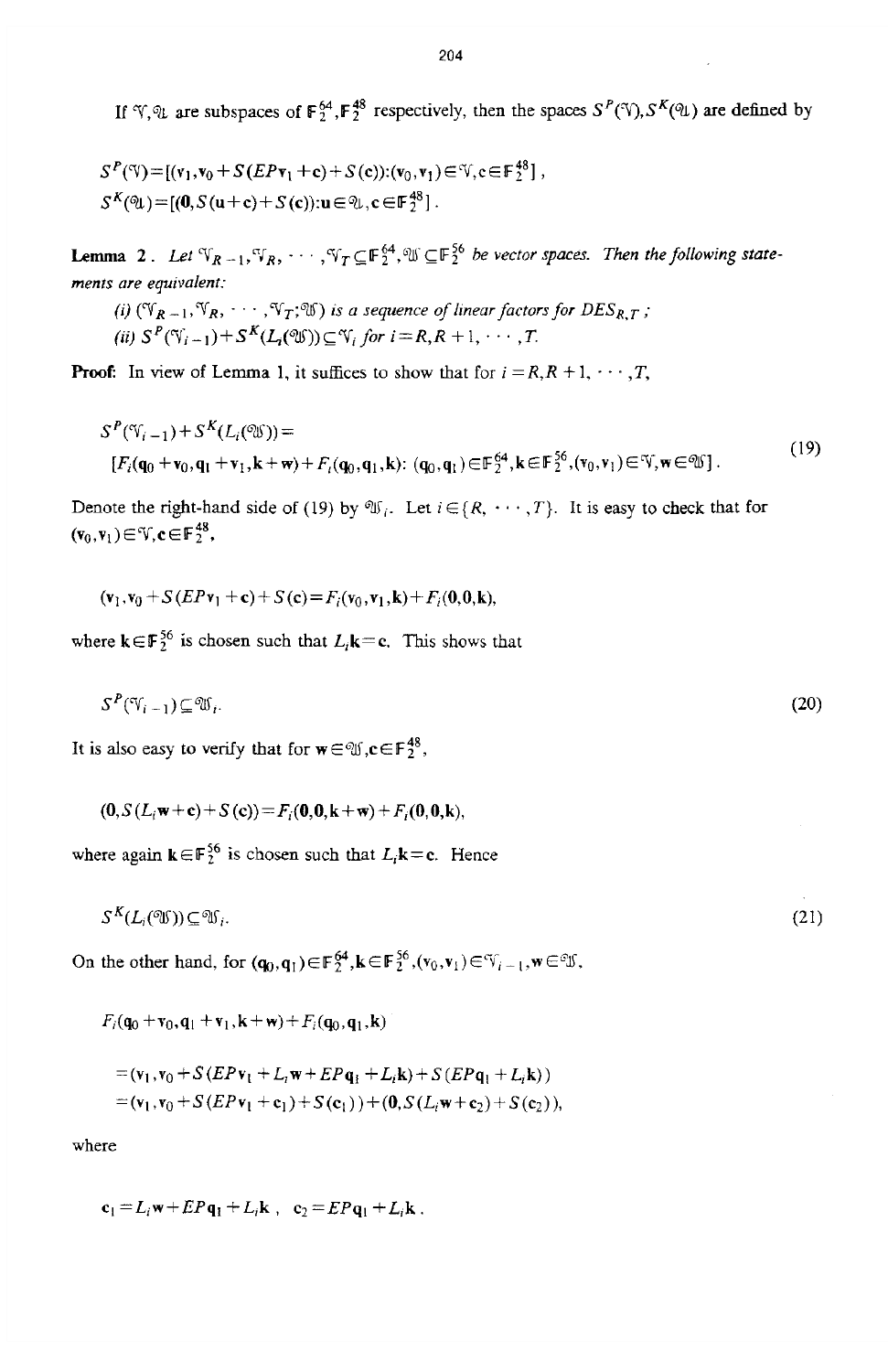**Hence** 

$$
\mathcal{X}_i \subseteq S^P(\mathcal{Y}_{i-1}) + S^K(L_i(\mathcal{Y})). \tag{22}
$$

**<sup>A</sup>**combination of **(20),(21),(22)** yields (19). *0* 

In the statement of the next lemma, we use the following notation. Define the linear map**pings**  $\rho_i:$ **F** $_2^{48} \rightarrow$ **F** $_2^{6}$ ,  $\rho_i^*$ ;**F** $_2^{4} \rightarrow$ **F** $_2^{32}$ ,  $\rho_i^{**}$ ;**F** $_2^{4} \rightarrow$ **F** $_2^{46}$ , *U*:**F** $_2^{64} \rightarrow$ **F** $_2^{48}$  as follows:

 $p_i(\mathbf{x}) = \mathbf{x}_i$  for  $\mathbf{x} = (\mathbf{x}_1, \dots, \mathbf{x}_8)$  with  $\mathbf{x}_1, \dots, \mathbf{x}_8 \in \mathbb{F}_2^6$ ;  $p_i^*(y)=(0, \dots, 0, y, 0, \dots, 0)$  (with y on the *i*-th place);  $p_i^*(y) = (0, p_i^*(y))$ ;  $U(x,y) = EPy$ .

Finally, for any subspace  $\mathcal{U}$  of  $\mathbb{F}_2^6$ , we define the spaces  $T_i(\mathcal{U}), T_i(\mathcal{U})$   $(j = 1, \dots, 8)$  by

$$
T_j(\mathfrak{A}) = [S_j(\mathbf{u}+\mathbf{c}) + S_j(\mathbf{c}): \mathbf{u} \in \mathfrak{A}, \mathbf{c} \in \mathbb{F}_2^6],
$$
  
\n
$$
T'_j(\mathfrak{A}) = [S_j(\mathbf{u}+\mathbf{c}) + S_j(\mathbf{c}) + S_j(\mathbf{u}) + S_j(\mathbf{0}): \mathbf{u} \in \mathfrak{A}, \mathbf{c} \in \mathbb{F}_2^6].
$$

**Lemma 3**. Let  $\mathbb{V} = [(\mathbf{v}_{0i}, \mathbf{v}_{1i}) : j = 1, \cdots, p] \subseteq \mathbb{F}_2^{64}$ ,  $\mathbb{V} = [\mathbf{w}_i : j = 1, \cdots, q] \subseteq \mathbb{F}_2^{48}$  be vector spaces. Then

$$
S^{P}(\mathcal{V}) = [(v_{1j}, v_{0j} + S(EPv_{1j}) + S(0)); j = 1, \cdots, p] + \sum_{k=1}^{8} \rho_k^{**} T'_{k} {\rho_k U(\mathcal{V})}
$$
(23)

*and* 

$$
S^{K}(\mathfrak{Y}) = [(0, S(\mathbf{w}_{j}) + S(0)) : j = 1, \cdots, q] + \sum_{k=1}^{8} \rho_{k}^{*} T'_{k} \{ \rho_{k}(\mathfrak{Y}) \}.
$$
 (24)

Proof: We shall only prove (23); (24) can be proved in a similar way. For convenience, we introduce the following notation:

$$
s(v_0, v_1, c) = (v_1, v_0 + S(EPv_1 + c) + S(c)) \text{ for } (v_0, v_1) \in \mathbb{F}_2^{64}, c \in \mathbb{F}_2^{48};
$$
  

$$
t'_1(u, c) = S'_1(u + c) + S_1(c) + S_1(u) + S_1(0) \text{ for } u, c \in \mathbb{F}_2^6.
$$

First of all we remark, that for subspaces  $\mathcal{F}_1, \mathcal{F}_2$  of  $\mathbb{F}_2^{64}$ .

$$
S^{P}(\mathcal{V}_1 + \mathcal{V}_2) = S^{P}(\mathcal{V}_1) + S^{P}(\mathcal{V}_2)
$$
\n
$$
(25)
$$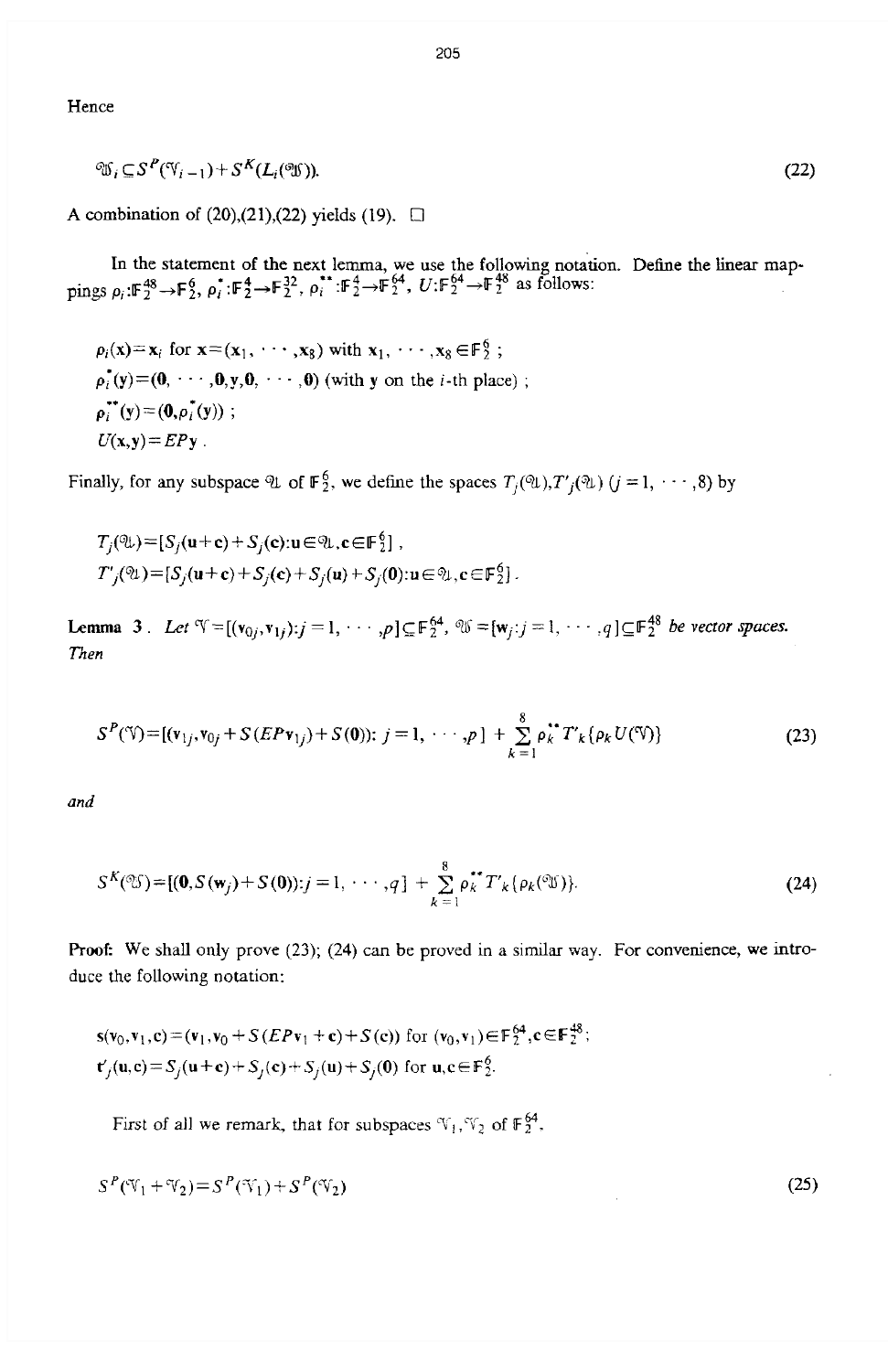and that for subspaces  $\mathfrak{A}_1, \mathfrak{A}_2$  of  $\mathbb{F}_2^6$ ,

$$
T'_{j}(\mathfrak{A}_{1} + \mathfrak{A}_{2}) = T'_{j}(\mathfrak{A}_{1}) + T'_{j}(\mathfrak{A}_{2}) \text{ for } j = 1, \cdots, 8.
$$
 (26)

*(25)* follows easily **from the** identity

$$
s(v'_0 + v'_{0}, v'_1 + v''_{1}, c) = s(v'_{0}, v'_{1}, c + EPv'_{1}) + s(v''_{0}, v''_{1}, c)
$$
  
for  $(v'_{0}, v'_{1}), (v''_{0}, v''_{1}) \in F_2^{64}, c \in F_2^{48}$ ,

while *(26)* **is** an easy consequence of **the** identity

$$
\mathbf{t}'_j(\mathbf{u}'+\mathbf{u}'',\mathbf{c}) = \mathbf{t}'_j(\mathbf{u}',\mathbf{u}''+\mathbf{c}) + \mathbf{t}'_j(\mathbf{u}'',\mathbf{c}) + \mathbf{t}'_j(\mathbf{u}',\mathbf{u}'')
$$
  
for  $\mathbf{u}',\mathbf{u}'',\mathbf{c} \in \mathbb{F}_2^6$ ,  $j = 1, \dots, 8$ .

In view of (25),(26), it suffices to prove (23) for  $p=1$ . Let  $\mathcal{V}=[(v_0,v_1)]$  and put

$$
\tilde{\mathbf{v}} = [(\mathbf{v}_1, \mathbf{v}_0 + S(E P \mathbf{v}_1) + S(0)] = [\mathbf{s}(\mathbf{v}_0, \mathbf{v}_1, 0)], \n\tilde{\mathbf{u}}_j = \rho_j^{**} T'_{j} {\rho_j U([\mathbf{v}_1]) } = [\rho_j^{**} \mathbf{t}'_{j} (\rho_j E P \mathbf{v}_1, \mathbf{c}) : \mathbf{c} \in \mathbb{F}_2^6] \text{ for } j = 1, \cdots, 8.
$$

From the identity

$$
\mathbf{s}(\mathbf{v}_0,\mathbf{v}_1,\mathbf{c}) = \mathbf{s}(\mathbf{v}_0,\mathbf{v}_1,\mathbf{0}) + \sum_{k=1}^{8} \rho_k^{**} \mathbf{t}'_k(\rho_k E P \mathbf{v}_1,\rho_k \mathbf{c}) \quad \text{for } \mathbf{c} \in \mathbb{F}_2^{48},\tag{27}
$$

it follows easily that

$$
S^{P}(\mathcal{V}) \subseteq \tilde{\mathcal{V}} + \sum_{k=1}^{8} \tilde{\mathcal{V}}_{k} \tag{28}
$$

On the other hand **we** have

$$
\tilde{\mathbf{v}} \subseteq \mathbf{S}^P(\mathbf{v}).\tag{29}
$$

Let  $d \in \mathbb{F}_2^6$  and choose  $c \in \mathbb{F}_2^{48}$  such that  $\rho_i(c) = d$ ,  $\rho_k(c) = 0$  for  $k \neq j$ . Then (27) implies that

$$
\rho_j^{**}t'_j(\rho_k E P_{\mathbf{v}_1}, \mathbf{d}) = \mathbf{s}(\mathbf{v}_0, \mathbf{v}_1, \mathbf{c}) + \mathbf{s}(\mathbf{v}_0, \mathbf{v}_1, \mathbf{0}).
$$

Hence

$$
\tilde{\psi}_j \subseteq S^P(\mathcal{V}) \text{ for } j = 1, \dots, 8. \tag{30}
$$

Now (23) follows at once from (28),(29),(30). **□**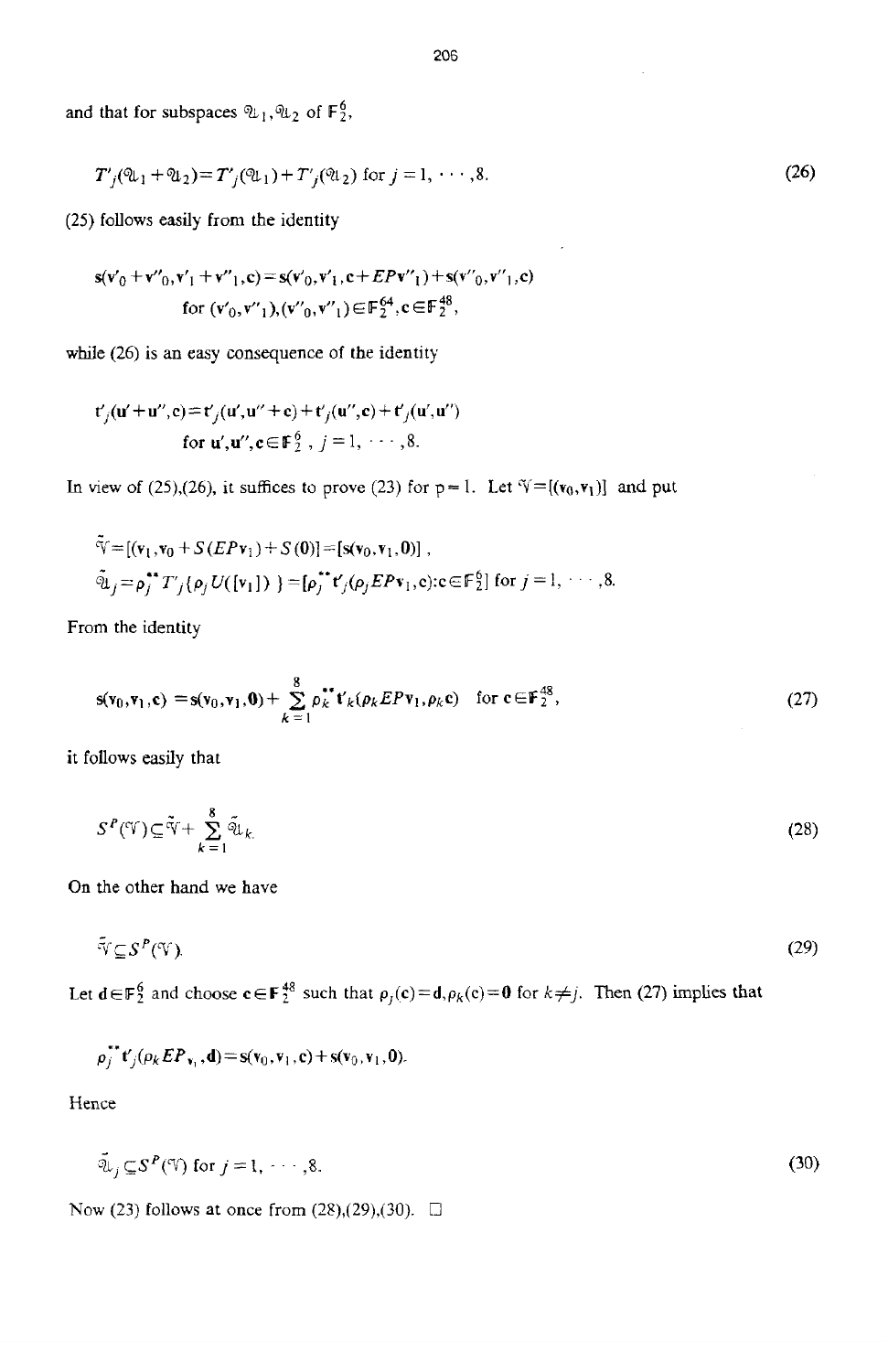Lemma 3 shows that for each subspace  $\mathcal V$  of  $\mathbb{F}_7^{64}$  (  $\mathcal V$  of  $\mathbb{F}_7^{56}$ ) the space  $S^P(\mathcal V),(S^K(\mathcal V))$ can be expressed as the sum of a space generated by **a** set of vectors of which the cardinality is not larger than the dimension of  $\mathcal{V}(\mathcal{W})$  and spaces which can be described completely in terms of the S-boxes. Thus Lemma 3 provides us a rather efficient method which checks if a given sequence of spaces ( $V_{R-1}$ ,  $V_R$ , ...,  $V_T$ ,  $W$ ) is a sequence of factor spaces for *DES<sub>R,T</sub>*. From the arguments used in the proof of Lemma 3 it **is** clear, that this method *can* be applied also to a general class of block ciphers which can be described in the same way **as** DFS, with arbitrary Sboxes (which can be diflerent in each round), an arbitrary linear mapping instead of EP **(where** it is allowed that in different rounds different linear mappings are chosen) and arbitrary surjective linear mappings instead of **the** *L,* .

We shall now give explicit expressions for the spaces  $S^P(\mathcal{V})$ ,  $S^K(\mathcal{W})$ . For this purpose we have only to compute the spaces  $T'(\mathfrak{A})$  with  $\mathfrak{A} \subset \mathbb{F}_2^6$ .

**Lemma 4.** For all g in  $\{1, \dots, 8\}$  and all subspaces  $\mathcal{A}$  of  $\mathbb{F}_2^6$  with  $\mathcal{A} \neq [0]$ , we have  $T_g(\mathfrak{A}) = T'_g(\mathfrak{A}) = \mathbb{F}_2^4$ , with the following exceptions:

 $T_4([000001])$  = [1100,0011,1010], $T'_4([000001])$  = [1100,0011];  $T_4([101110]) = T'_4([101110]) = [1010, 0101]$ ;  $T_4([101111]) = T'_4([101111]) = [1001, 0110]$ ;  $T_4([000001, 101110]) = T'_4([000001, 101110]) = [1100, 0011, 1010].$ 

**Proof:** This can **be** verified by straightforward computation. *0* 

In the theorem below, the sets  $S^P(\mathcal{V}), S^K(\mathcal{W})$ , with  $\mathcal{V}, \mathcal{W}$  being subspaces of  $\mathbb{F}_2^{64}$ ,  $\mathbb{F}_2^{48}$ respectively, are defined by

 $\mathcal{S}^P(\mathcal{S}) = \{g : 1 \leq g \leq 8, \ \rho_g U(\mathcal{S}) \neq [0] \ \},\$  $\delta^K(\mathfrak{V}) = \{g: 1 \le g \le 8, \rho_g(\mathfrak{V}) \neq [0] \}.$ 

**Theorem 2**. Let  $V$ ,  $W$  *be subspaces of*  $\mathbb{F}_2^{64}$ ,  $\mathbb{F}_2^{48}$  *respectively. Then* 

$$
(i) \quad S^P(\mathfrak{V}) = \tilde{\mathfrak{V}} + \sum_{g \in \mathfrak{S}^P(\mathfrak{V})} \tilde{\mathfrak{V}}_g,
$$

*where* 

$$
\tilde{\mathbb{V}} = [(\mathbf{v}_1, \mathbf{v}_0)] : (\mathbf{v}_0, \mathbf{v}_1) \in \tilde{\mathbb{V}}] \quad \text{if } \rho_4 U(\tilde{\mathbb{V}}) \neq [000001],
$$

$$
\tilde{\mathbf{v}} = \begin{bmatrix} (\mathbf{v}_1, \mathbf{v}_0 + \alpha \rho_a(1010)) \colon (\mathbf{v}_0, \mathbf{v}_1) \in \mathbb{V}, & \begin{cases} \alpha = 0 & \text{if } \rho_4 E P \mathbf{v}_1 = 000000 \\ \alpha = 1 & \text{if } \rho_4 E P \mathbf{v}_1 = 000001 \end{cases} \end{bmatrix}
$$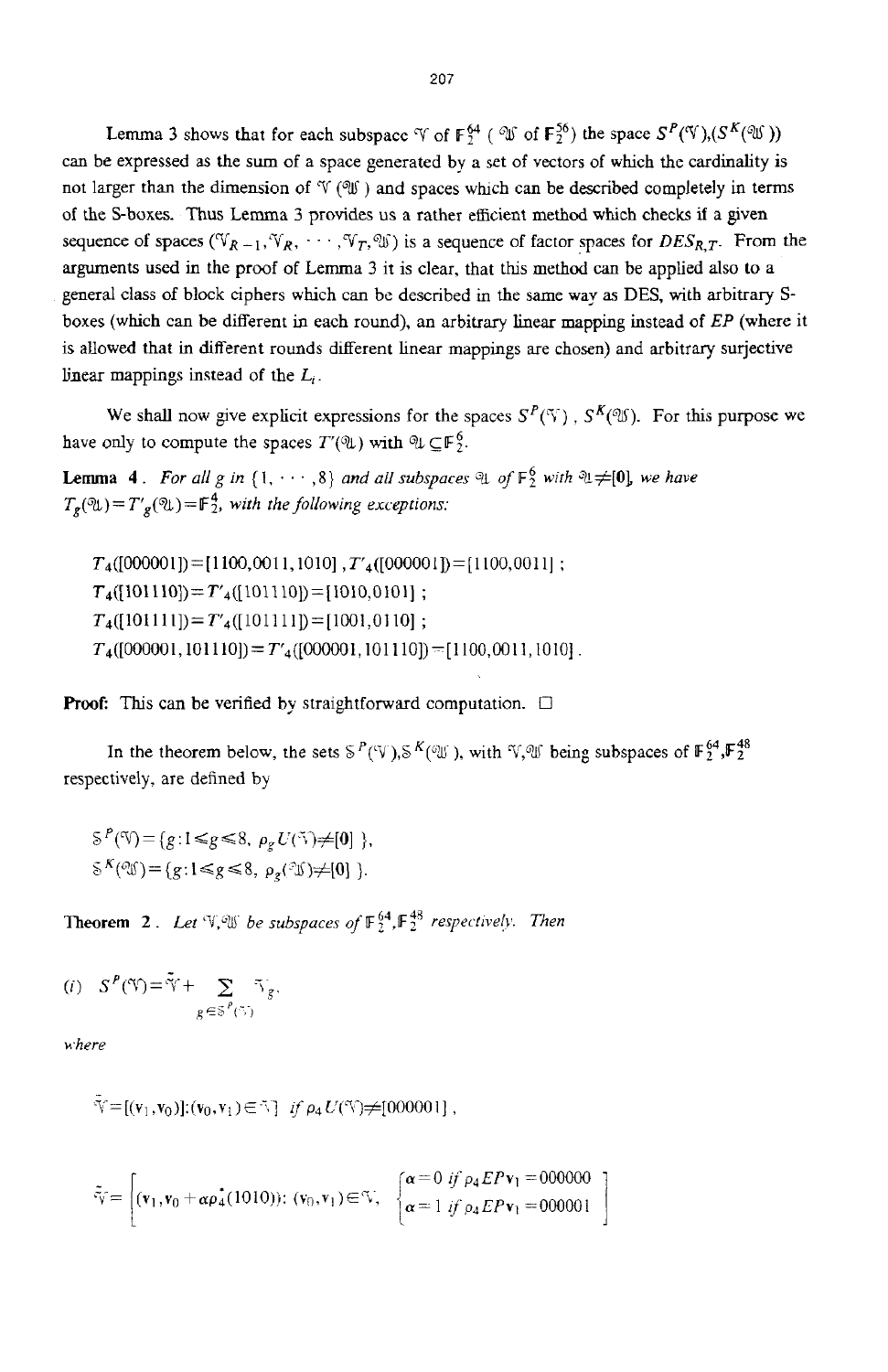if 
$$
\rho_4 U(\text{V}) = [000001]
$$
 ;

*and where* 

 $\mathcal{N}_g = \rho_g^{**} \mathbb{F}_2^4$  for  $g \in \mathbb{S}^P(\mathcal{N})$ 

*with the following exceptions if*  $4 \in S^P(\mathcal{V})$ *:* 

$$
\mathcal{V}_4 = \rho_4^*
$$
(1100,0011]) if  $\rho_4 U(\mathcal{V}) = [000001]$ ;  
\n
$$
\mathcal{V}_4 = \rho_4^*
$$
(1010,0101]) if  $\rho_4 U(\mathcal{V}) = [101110]$ ;  
\n
$$
\mathcal{V}_4 = \rho_4^*
$$
(1001,0110]) if  $\rho_4 U(\mathcal{V}) = [101111]$ ;  
\n
$$
\mathcal{V}_4 = \rho_4^*
$$
(1100,0011,1010]) if  $\rho_4 U(\mathcal{V}) = [000001, 101110]$ 

$$
(ii) \quad S^K(\mathfrak{V}) = \sum_{g \in S^K(\mathfrak{S})} \mathfrak{V}_g ,
$$

where  $\mathfrak{W}_g = \rho_g^{**} \mathbb{F}_2^4$  *for*  $g \in \mathcal{S}^K(\mathfrak{W})$  with the following exceptions if  $4 \in \mathcal{S}^K(\mathfrak{W})$ .

$$
\mathcal{W}_4 = \rho_4^*(1010, 0101) \text{ if } \rho_4(\mathcal{W}) = [101110];
$$
  

$$
\mathcal{W}_4 = \rho_4^*(1001, 0110) \text{ if } \rho_4(\mathcal{W}) = [101111];
$$
  

$$
\mathcal{W}_4 = \rho_4^*(1100, 0011, 1010) \text{ if } \rho_4(\mathcal{W}) = [000001] \text{ or } [000001, 101110]
$$

**Proof:** The proofs of **(i),(ii)** can be derived easily from Lemmas **3,4.** We shall only give a **rough**  sketch of the **proof** of (i). **By** Lemma **4,** 

$$
\rho_g^{\bullet\bullet}\left[S_g(\rho_g \mathbf{v}_1) + S_g(\mathbf{0})\right] \in \mathcal{V}_g \quad \text{for } g \in \mathbb{S}^P(\mathcal{V})
$$

except when  $g = 4$ ,  $\rho_4 E P v_1 = 000001$ . This proves that for  $(v_0, v_1) \in V$ , there is a vector  $\mathbf{u} \!\in\! \sum\limits_{g \,\in\, \mathbb{S}^P(\mathbb{V})}\!\!\mathbb{V}_g,$  with

$$
(\mathbf{v}_1, \mathbf{v}_0 + S(EP\mathbf{v}_1) + S(0)) = (\mathbf{v}_1, \mathbf{v}_0 + \mathbf{u})
$$
 if  $\rho_4 EP\mathbf{v}_1 \neq 000001$ ,

$$
(\mathbf{v}_1, \mathbf{v}_0 + S(EP\mathbf{v}_1) + S(0)) =
$$
  
= 
$$
[\mathbf{v}_1, \mathbf{v}_0 + \rho_4^* \{ S_4(\rho_4 EP\mathbf{v}_1) + S_4(0) \} ] + \mathbf{u}
$$
  
= 
$$
[\mathbf{v}_1, \mathbf{v}_0 + \rho_4^* (1010)] + \mathbf{u}
$$
  
if  $\rho_4 EP\mathbf{v}_1 = 000001$ .

These facts immediately **prove** (i). *0*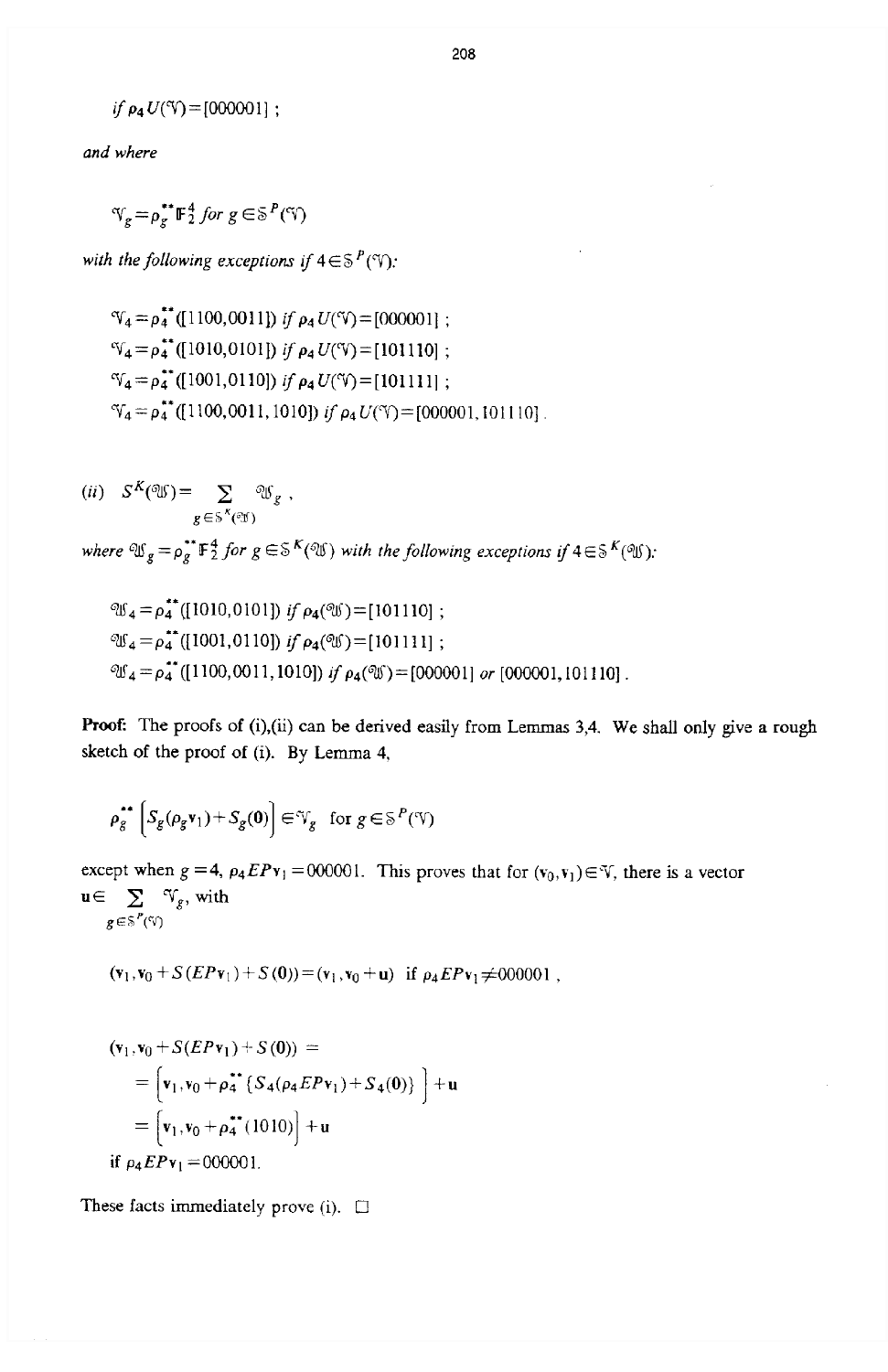We shall now prove that blockciphers consisting of eight or more consecutive rounds of DES are resistant against a meet-in-the-middle attack using sequences of factor spaces. To this end we shall need the following lemma.

**Lemma 5.** Let  $T \ge R + 3$ . If  $(\mathbb{V}_{R-1}, \mathbb{V}_R, \cdots, \mathbb{V}_T; \mathbb{V})$  is a sequence of factor spaces for  $DES_{R,T}$ *with*  $\mathcal{X} \neq [0]$  *then* 

(i)  $\mathbb{V}_{R+3} \supseteq \{(\mathbf{0}, \mathbf{y}); \mathbf{y} \in \mathbf{F}_2^{32}\}\,$ 

$$
(ii) \quad \mathcal{V}_{R+i} = \mathbb{F}_2^{64} \text{ for } i \ge 4.
$$

Proof: **(ii)** is **an** immediate consequence of (i) and Lemmas **2,4.** We shall now prove (i). **Since**  all elements of  $\{1, \dots, 56\}$  are chosen by at least one of the mappings  $L_R, L_{R+1}$ , at least one of the spaces  $S^{K}(L_{R}(\mathfrak{W})), S^{K}(L_{R+1}(\mathfrak{W}))$  is  $\neq$  [0]. By Lemma 2 and Theorem 2,

$$
\mathbb{V}_{R+1} \supseteq \sum_{g \in \mathbb{S}} \mathbb{V}_g^1
$$

for some non-empty subset *5* of  $\{1, \dots, 8\}$ , where  $\forall \frac{1}{8} = \rho_3^{**}(\mathbb{F}_2^4)$  if  $g \neq 4$  and  $\forall \frac{1}{4} = \rho_4^{**}(\mathbb{Q}^4)$  with  $\mathcal{U}^1$  being a subspace of  $\mathbf{F}_2^4$  with  $\mathcal{U} \neq [0]$  in case that  $4 \in \mathcal{S}$ . The space  $\mathcal{U}^1$  has the property that for each *j* in {1, ...,4} there is a vector  $x_1x_2x_3x_4$  in  $\mathcal{U}^1$  with  $x_i \neq 0$ . EP sends the indices of the output bits of S-box  $S_j$  (i.e the elements of  $\{4j-3, \dots, 4j\}$ ) to the indices of the input bits of 6 different S-boxes, namely the S-boxes  $S_k$  with  $k \in \mathcal{F}(\{j\})$ , where  $\mathcal{F}$  is the function defined in table **1.** Together with Lemma *2* and Theorem *2* these facts imply that

$$
\mathcal{\widetilde{V}}_{R+2}\supseteq \sum_{g\in\mathcal{F}(\mathbb{S})}\mathcal{V}_{g}^{2},
$$

where  $\mathcal{V}_g^2 = \rho_g^{**}(\mathbb{F}_2^4)$  for  $g \neq 4$  and when  $4 \in \mathcal{F}(\mathcal{S})$ ,  $\mathcal{V}_4^2 = \rho_g^{**}(\mathcal{U}^2)$  for some subspace  $\mathcal{U}^2$  of  $\mathbb{F}_2^4$  with  $\mathfrak{A}^2 \neq [0]$ . We remark that

$$
S^{P}(\rho_{g}^{\bullet\bullet}(\mathbb{F}_{2}^{4})) \supseteq \rho_{4}^{\bullet\bullet}(\mathbb{F}_{2}^{4}) \text{ for } g=2,3,5,7,8,
$$
\n(31)

hence  $\mathfrak{A}^2 = \mathbb{F}_2^4$  if one of the numbers 2,3,5,7,8 belongs to S. Since  $\mathfrak{F}(S)$  has cardinality at least 6, at least one of the numbers 2,3,5,7,8 belongs to  $\mathcal{F}(\mathbb{S})$ . By repeating the argument from above, and using that  $\mathcal{F}^2$  maps each non-empty subset of  $\{1, \dots, 8\}$  onto  $\{1, \dots, 8\}$ , we obtain

$$
\mathcal{F}_{R+3} \supseteq \sum_{g \in \mathcal{G}^2(S)} \rho_g^{**}(\mathbb{F}_2^4) = [(0,y): y \in \mathbb{F}_2^{32}].
$$

This completes the proof of Lemma 5.  $\Box$ 

Lemma 5 includes the result of Meyer mentioned in 91. Another consequence of Lemma *<sup>5</sup>* is that the only per round linear factors of DES are the linear mappings  $A: \mathbb{F}_2^{48} \to \mathbb{F}_2^{48}$  for which either *A* is invertible or *AE* maps each vector of  $\mathbb{F}_2^{32}$  onto 0. (cf. example 2 at the beginning of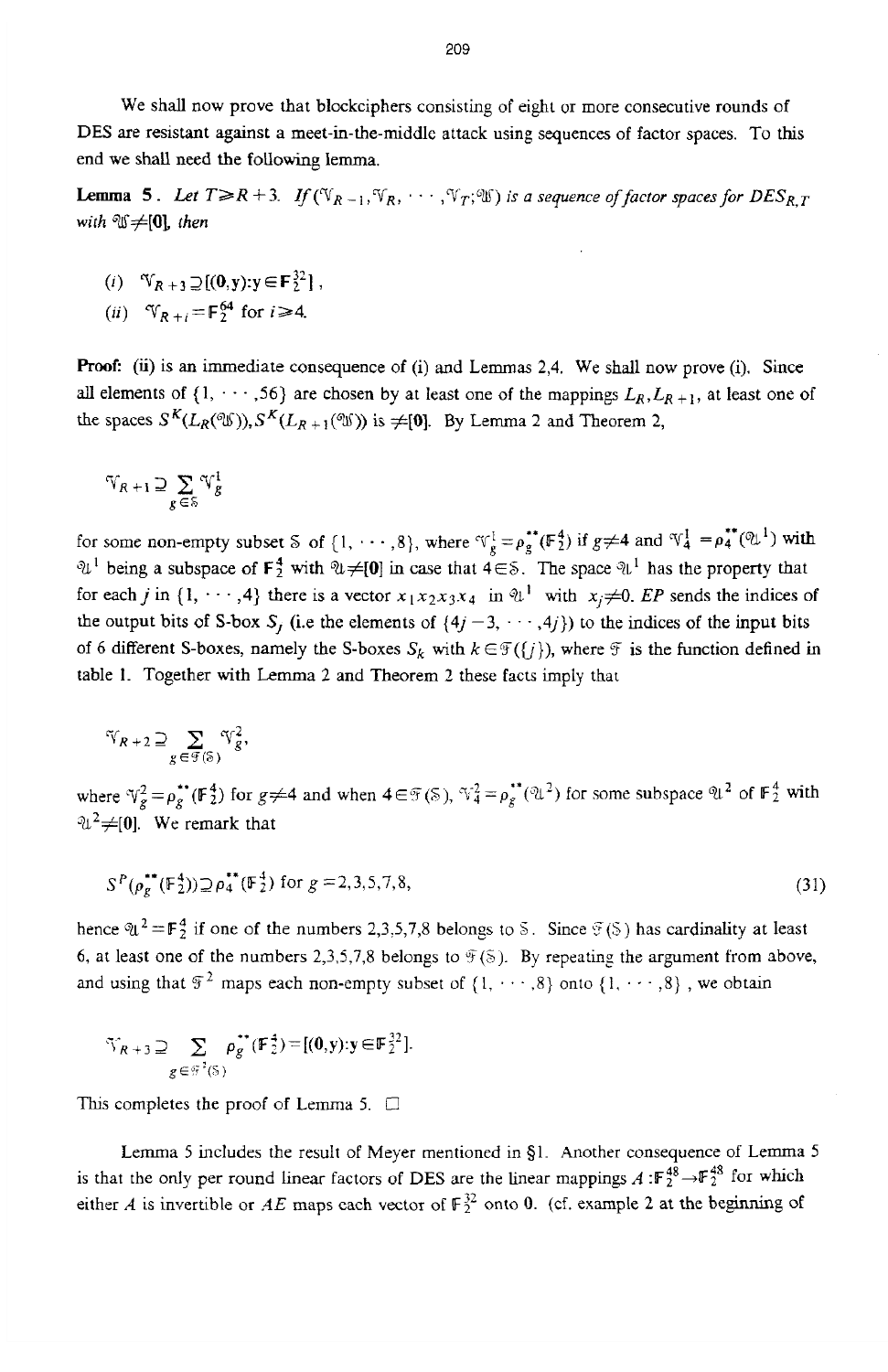**this** section.) **This** fact was already proved by Reeds and Manferdelli **[84].** 

We shall now prove our final result.

**Theorem 3.** Let R, M, T be integers with  $1 \le R \le M \le T \le 16$  and  $T \ge R + 7$ . Let  $(\mathbb{V}_{R-1}, \mathbb{V}_{R}, \cdots, \mathbb{V}_{M}, \mathbb{V})$ ,  $(\mathbb{V}_{T}, \mathbb{V}_{T-1}, \cdots, \mathbb{V}_{M}, \mathbb{V})$  be sequences of factor spaces for  $DES_{R,M}$ ,  $DES_{M+1,T}^{-1}$ , respectively, such that  $\mathcal{Y}\neq[0]$  and  $\mathcal{Y}_M=\mathcal{Y}'_M$ . Then

 $V_M = V_M = F_2^{64}$ .

**Rook** In the proof we shall use that the inverse of a round of DES (i.e. one of the blockciphers  $F_i$ ) is equal to the round itself, except that the left half and the right half of both plaintext and ciphertext must be interchanged.

We distinguish three cases: (i)  $M \ge R + 4$ ; (ii)  $M \le T - 5$ ; (iii)  $M = R + 3 = T - 4$ . In case (i) we have  $\mathcal{V}_M = \mathbb{F}_2^{64}$ , by Lemma 5, *(ii).* In case *(ii)* we can prove, completely similar to Lemma 5, (ii), that  $V_M = \mathbb{F}_2^{64}$ , using that all elements of  $\{1, \dots, 56\}$  are chosen by at least one of the mappings  $L_T, L_{T-1}$ . In case (iii) we have firstly, by Lemma 5,(i),  $\forall y = \forall x_{R+3} \supset [(0, y): y \in F_2^{32}]$ . By an argument completely similar to the proof of Lemma 5 (i), one has  $\mathcal{V} = \mathcal{V}_{T-4} \supseteq$  $[(x,0):x \in \mathbb{F}_2^{32}]$ . This completes the proof of Theorem 3.  $\Box$ 

**Remark.** By changing *PC2* in the way described at the end of §3, it is possible to replace the condition  $T \ge R + 7$  by  $T \ge R + 6$  in Theorem 3. This can be proved in a similar way as Theorem 3.

## CONCLUDING REMARKS

Linear structures allowing known-plaintext attacks on blockciphers have been investigated, particularly those consisting of a reduced number of consecutive rounds of DES. The first structures we looked for were "bits in the middle" independent of key bits. Such independencies were found only in blockciphers comprising less than eight rounds of **DES.** We discovered that *PC2*  was not optimal in the sense that by a change of *PC2* blockciphers of seven instead of eight consecutive rounds of DES would have no "bits in the middle" independent of key bits. The existence of such independencies in blockciphers for such numbers of rounds depends only on the structure of the tables E. P. and *PC2;* these independencies would hold for any S-boxes. More general linear structures were also considered, namely sequences of hear factors. The existence of these factors depends not only on the structure of *E, P,* and *PC2.* but also on the structure of the S-boxes. In spite of some linear structure in S-box 4, we were able to show that blockciphers consisting of eight or more consecutive rounds **of** DES do not have sequences of linear factors with respect to these rounds that can reduce the search time for the key in a meet-in-the-middle attack.